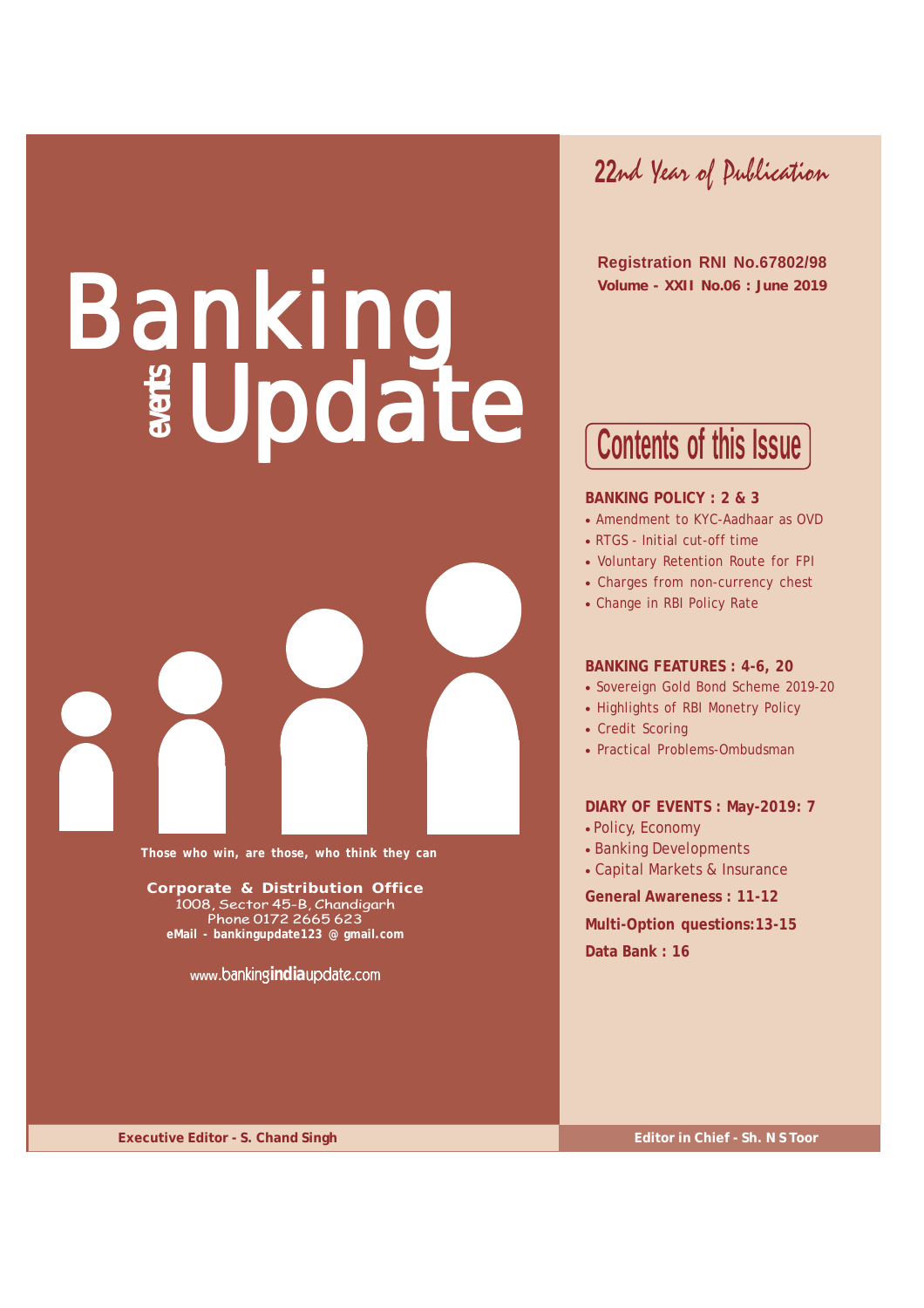

#### **Amendment to KYC - Aadhaar**

notified amendments to the Prevention of Money-laundering (Maintenance of Records) Rules, 2005. Further, an Ordinance, "Aadhaar and other Laws (amendment) Ordinance, 2019", was notified by the Government amending, inter alia, the Prevention of Money Laundering Act, 2002. Government. of India, on Feb 13, 2019 had

Accordingly, following amendments have been made in KYC Directions by RBI, on 29.05.19:

a) Banks can carry out Aadhaar authentication/ offline-verification of an individual who *voluntarily* uses his Aadhaar number for identification purpose. (Section 16 of the amended MD on KYC)

b) 'Proof of possession of Aadhaar number' has been added to the list of Officially Valid Documents (OVD) with a proviso that where the customer submits 'Proof of possession of Aadhaar number' as OVD, he may submit it in such form as are issued by the Unique Identification Authority of India (UIDAI). (Section 3 of the amended MD)

c) For customer identification of "individuals":

i. For individual desirous of receiving any benefit or subsidy under any scheme notified under section 7 of the Aadhaar (Targeted Delivery of Financial and Other subsidies, Benefits and Services) Act, 2016, the bank shall obtain the customers Aadhaar and may carry out its e-KYC authentication based on his declaration that he is desirous of receiving benefit/subsidy under the Aadhaar Act, 2016. (Section 16 of the amended MD)

ii. For non-DBT beneficiary customers, the Regulated Entities (REs) shall obtain a certified copy of any OVD containing details of his identity and address along with one recent photograph. (Section 16 of the amended MD)

d) REs shall ensure that the customers (non-DBT beneficiaries) while submitting Aadhaar for Customer Due Diligence, redact or blackout their Aadhaar number in terms of sub-rule 16 of Rule 9 of the amended PML Rules.(Section 16 of the amended MD)

e) REs other than banks may identify a customer through offline verification under the Aadhaar Act with his/her consent. (Section 16 of the amended MD)

f) In case OVD furnished by the client does not contain updated address, certain deemed OVDs for the limited purpose of proof of address can be submitted provided that the OVD updated with current address is submitted within 3 months. (Section 3(a) ix of the amended MD)

g) For non-individual customers, PAN/Form No. 60 of the entity (for companies and Partnership firms – only PAN) shall be obtained apart from other entity related documents. The PAN/Form No. 60 of the authorised signatories shall also be obtained.(Section 30-33)

h) For existing bank account holders, PAN or Form No. 60 is to be submitted within such timelines as may be notified by the

Government, failing which account shall be subject to temporary ceasing till PAN or Form No. 60 is submitted. However, before temporarily ceasing operations for an account RE shall give the customer an accessible notice and a reasonable opportunity to be heard.(Section 39 of the amended MD)

#### **Real Time Gross Settlement (RTGS) System – Extension of Timings for Customer Transactions**

On 28.05.19, RBI decided to extend the timings for customer transactions (initial cut-off) in RTGS from 4:30 pm to 6:00 pm. Accordingly, the RTGS time window with effect from June 01, 2019 will be as under:

| Sr. Event                                          | Time              |
|----------------------------------------------------|-------------------|
| 1. Open for Business                               | 8 am              |
| 2. Customer transactions (Initial Cut-off) 6 pm    |                   |
| 3. Inter-bank transactions (Final Cut-off) 7.45 pm |                   |
| 4. IDL Reversal                                    | $7:45$ pm $-8$ pm |
| 5. End of Day                                      | 8 pm              |

The time-varying charges for transactions in RTGS from 13:00 hours to 18:00 hours shall be Rs.5 per outward transaction. The time varying charges structure is as under:

| $From+$                         | Tο            | Tariff |
|---------------------------------|---------------|--------|
| $1 \quad 08:00 \text{ hours}$   | $11:00$ hours | Nil    |
| 2 After 11:00 hours             | $13:00$ hours | Rs.2   |
| 3 After 13:00 hours 18:00 hours |               | Rs. 5  |
| 4 After 18:00 hours             |               | Rs. 10 |
|                                 |               |        |

+Time of Settlement at RBI

Time varying charge per outward transaction(in addition to flat processing charge) (exclusive of tax, if any)

#### **Voluntary Retention Route (VRR) for Foreign Portfolio Investors (FPIs) investment in debt**

RBI drawn attention of (AD Category-I) banks to the following regulations:

i. Foreign Exchange Management (Permissible Capital Accounts Transactions) Regulations, 2000 notified vide Notification No. FEMA 1/ 2000-RB dated May 03, 2000;

ii. Foreign Exchange Management (Borrowing and Lending) Regulations, 2018 notified vide Notification No. FEMA 3(R)/2018-RB dated December 17, 2018;

iii. Foreign Exchange Management (Transfer or Issue of Security by a Person Resident outside

*(***COMPILATION- SAPANDEEP TOOR & MANJOT TOOR,** - on the basis of information available on RBI Website)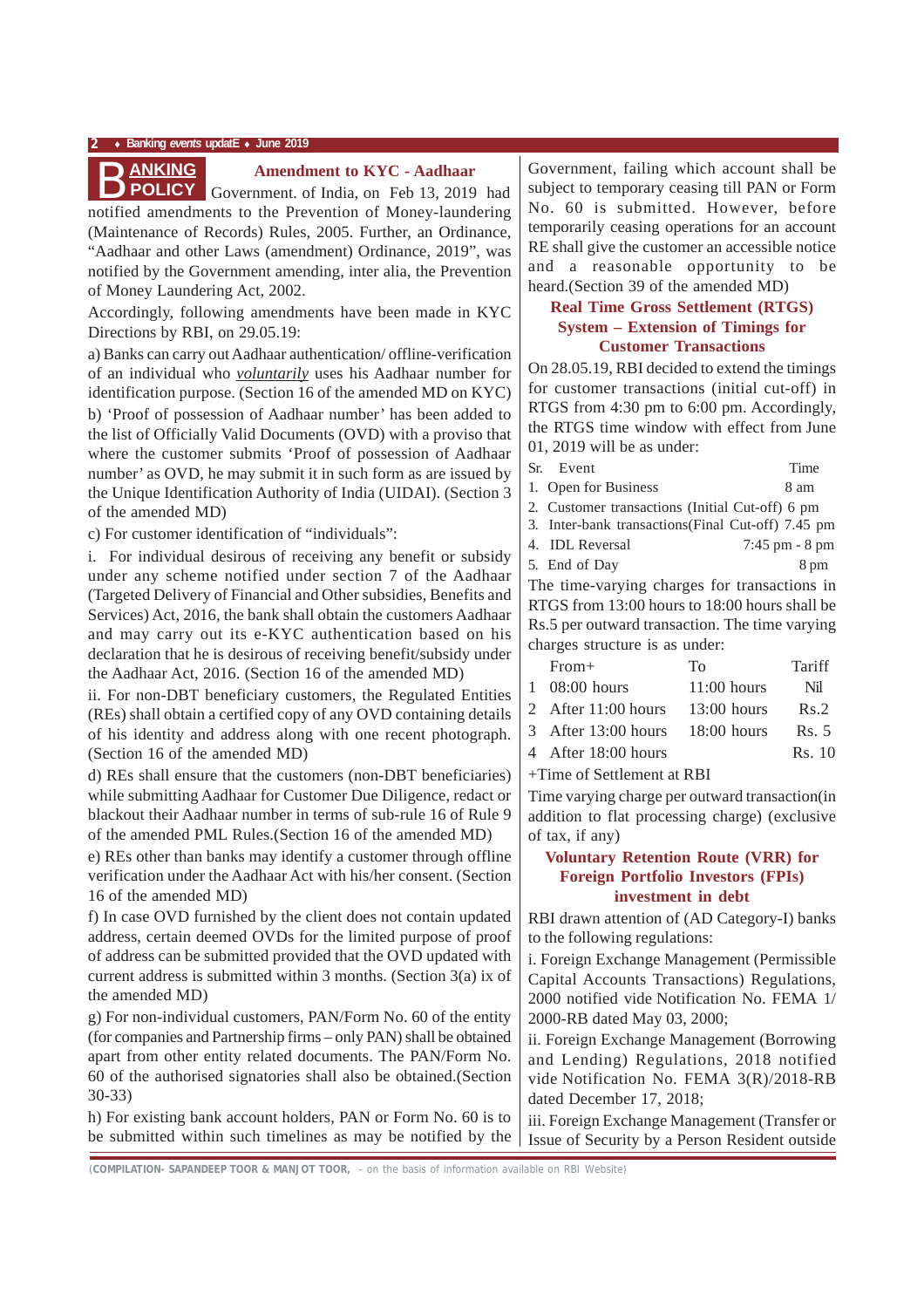India) Regulations, 2017 notified vide Notification No. FEMA.20(R)/2017- RB dated November 07, 2017; and

iv. Foreign Exchange Management (Foreign Exchange Derivative Contracts) Regulations, 2000 notified vide Notification No. FEMA 25/RB – 2000 dated May 03, 2000.

RBI referred (on 24.05.9) to circular dated 01.03.19 on 'Voluntary Retention Route' (VRR) for Foreign Portfolio Investors (FPIs) investment in debt. Based on the feedback received, the directions have been revised. These changes include, inter alia, the following:-

a) Introduction of a separate category, viz., VRR-Combined.

b) The requirement to invest at least 25% of the Committed Portfolio Size within one month of allotment has been removed.

c) FPI are provided with an additional option at the end of the retention period, viz., continue to hold their investment until the date of maturity or the date of sale, whichever is earlier.

FPIs that were allotted investment limits under the 'tap' open during March 11, 2019 - April 30, 2019 may, at their discretion, convert their full allotment to VRR-Combined.

#### **Incentive for improving service to non-chest branches**

On 23.05.19, RBI decided to allow the large modern Currency Chests to increase the service charges to be levied on cash deposited by non-chest bank branches from the existing rate of Rs.5/- per packet of 100 pieces to a higher rate subject to a maximum of Rs.8/- per packet. For this purpose, only a Currency Chest fulfilling the Minimum Standards for a Currency Chest as detailed (details given hereunder) shall be eligible to be classified as a large modern Currency Chest.

Banks may approach the Issue Office of Reserve Bank under whose jurisdiction the Currency Chest is located for such classification. The increased rates can be charged only after such classification by the Issue Office concerned. The Non-Chest bank branches linked with such large modern Currency Chests may be advised of the applicability of the increased rates at least 15 days in advance.

#### **Minimum Standards for a Currency Chest (08.04.19)**

RBI decided to have following minimum standards for setting up new CCs: i. Area of the strong room/ vault of at least 1500 sq. ft. For those situated in hilly / inaccessible places (as defined by central / state government/ any appropriate authority), the strong room/ vault area of at least 600 sq. ft.

ii. Processing capacity of 6,60,000 pieces of banknotes per day. For those situated in the hilly/ inaccessible places, capacity of 2,10,000 pieces of banknotes per day.

iii. Amenability to adoption of automation and adaptability to implement IT solutions.

iv. CBL of Rs.10 billion, subject to ground realities and reasonable restrictions, at the discretion of the Reserve Bank.

#### **Change in RBI Policy Rates**

On Jun 06, 2019, RBI introduced the following change in policy rates. Repo rate - Reduction from 6% to 5.75%

Reverse Repo Rate - Reduction from 5.75% to 5.5% MSF and Bank Rate - Reduction from 6.25% to 6%.

# **PROMO** CORRESPONDENCE COURSE

Based on latest trends of IBPS exam. A large no. of bankers already succeeded by using the course material. If unable to attend class room program, this is the best option.

**Course Kit :** The course kit include:

- **(a)** subject-wise basic study material,
- **(b)** assignment to improve retention
- **(c)** objective type practice exercise
- **(d)** recalled questions
- **(e)** mock test papers.

**Fee** : May differ from bank to bank. May be checked before remittance). Fee to be paid in advance.

How to enrol : To enrol, advise (a) name, (b) address for correspondence (c) Email address, (d) bank name, (e) scale for which appearing, (f) phone / Cell number and (f) details of subjects for the exam (relevant course material, other than internal bank guidelines shall be sent).

## **CAIIB/ JAIIB**

Course is based on exam pattern of IIB&F. A large no. of candidate have succeeded in all 3 papers in first attempt with our study material.

**Course Kit :** The course kit include:

(a) subject-wise basic study material,

(c) objective type practice exercise (d) mock test papers.

**Fee** : Fee differs for different papers. Fee payable in advance, for which details may be obtained by calling 01722665623 .

**How to enrol :** To enrol, advise name, address for correspondence, eMail id, mobile phone, bank name, subjects for enrolment.

## DS Institute of Banking

**Office:SCO No.32, Sector 33-D, Chandigarh 160 020 Phone: 0172-2665623, 09988221167** email - banking121@gmail.com

**www.**banking**india**update.com

•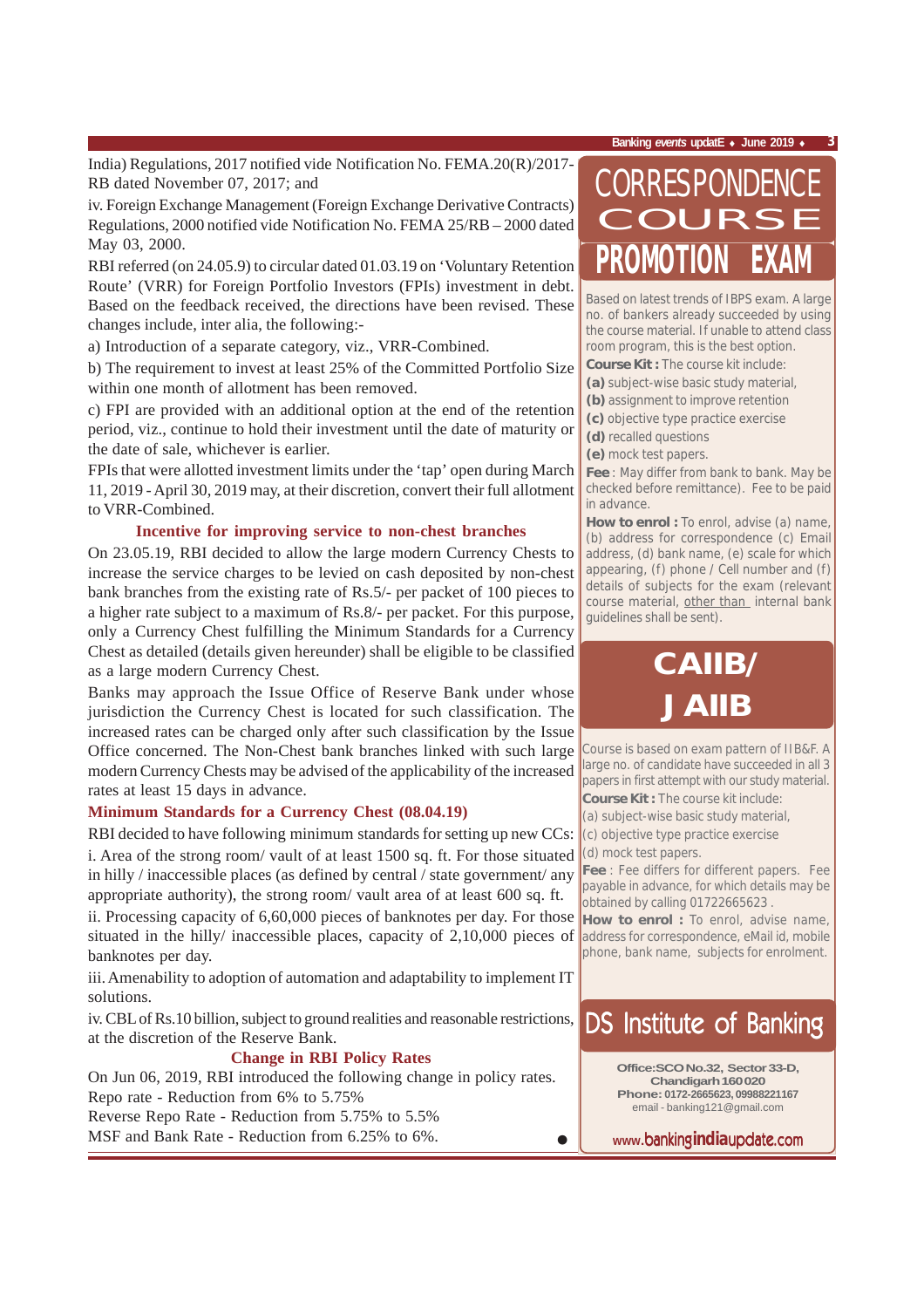#### **Sovereign Gold Bond Scheme 2019-20**

On 30.05.19, Govt. announced SGBS 2019-20- Series I/II/III/IV. The terms and conditions of the issuance of the Bonds shall be as follows:

#### *Eligibility for Investment:*

The Bonds may be held by a person resident in India, being an individual, or on behalf of minor child, or jointly with any other individual, by a Trust, HUFs, Charitable Institution and University.

#### *Form of Security*

The Bonds shall be issued in the form of Government of India Stock. The investors will be issued a Holding Certificate (Form C). The Bonds shall be eligible for conversion into de-mat form.

#### *Denomination*

The Bonds shall be denominated in units of *one gram of gold* or multiples thereof. Minimum investment shall be one gram with a maximum limit per fiscal year of 4 kg for individuals, 4 kg for Hindu Undivided Family (HUF) and 20 kg for trusts and similar entities notified by the government from time to time, provided that:

a) in case of joint holding, the limits shall be applicable to the first applicant only;

b) annual ceiling will include bonds subscribed under different tranches during initial issuance by Government and those purchased from the secondary market; and c) the ceiling on investment will not include the holdings

as collateral by banks and other Financial Institutions.

#### *Issue Price*

The nominal value shall be fixed in Indian Rupees on the basis of simple average of closing price of gold of 999 purity published by the India Bullion and Jewellers Association Limited (IBJAL) for the last 3 working days of the week preceding the subscription period. The issue price of will be Rs.50 per gram less than the nominal value to those investors applying online and the payment against the application is made through digital mode.

*Calendar of Issuance-* Bonds can be subscribed between Jun 03 to Sep 13 for different series. Date of issue shall be Jun 11 to Sept 17, 2019.

*Interest:* 2.5% p.a. (fixed) from the date of issue on nominal value. It shall be paid half-yearly and the last interest shall be payable along with principal on maturity. *Receiving Offices:* Scheduled Commercial Banks (excluding RRBs, Small Finance Banks and Payment Banks), designated Post Offices, Stock Holding Corporation of India Ltd and recognized stock exchanges viz., NSE and BSE are authorized to receive applications

for the Bonds either directly or through agents.

*Payment Options:* Payment shall be accepted in Indian Rupees through cash up to a maximum of Rs.20,000/ or Demand Drafts or Cheque or Electronic banking. Where payment is made through cheque or demand draft, the same shall be drawn in favour of the Receiving Office.

#### *Redemption*

i) The Bonds shall be repayable on the expiration of 8 years from the date of issue of the Bonds. Pre-mature redemption of the Bond is permitted after 5th year of the date of issue of the Bonds and such repayments shall be made on the next interest payment date.

ii) The redemption price shall be in Indian Rupees based on simple average of closing price of gold of 999 purity of previous 3 working days, published by IBJAL.

*Repayment:* RBI/depository shall inform the investor about the date of maturity 1 month before its maturity.

*Eligibility for SLR:* Bonds acquired by the banks through the process of invoking lien/hypothecation/pledge alone shall be counted towards SLR.

*Loan against Bonds:* The Bonds may be used as collateral for loans. The Loan to Value ratio will be as applicable to ordinary gold loan mandated by the RBI.

*Tax Treatment:* Interest shall be taxable as per Incometax Act, 1961. The capital gains tax arising on redemption of SGB to an individual has been exempted.

*Applications:* Subscription for the Bonds may be made in the prescribed application form (Form 'A'). Every application must be accompanied by the 'PAN details'. The Receiving Office shall issue an acknowledgment receipt in Form 'B' to the applicant.

#### *Nomination*

Nomination of and its cancellation shall be made in Form 'D' and Form 'E', respectively, as per Govt.Securities Act, 2006. An individual Non - resident Indian may get the security transferred in his name on account of his being a nominee of a deceased investor provided that:

a) the Non-Resident investor shall need to hold the security till early redemption or till maturity; and

b) the interest and maturity proceeds of the investment shall not be repatriable.

*Transferability:* The Bonds shall be transferable by execution of an Instrument of transfer as in Form 'F'. *Tradability of bonds:* The Bonds shall be eligible for

trading from such date as may be notified by RBI.

*Commission for mobilizing subscription:* It shall be paid @Rs.1 per Rs.100 of the total subscription received. receiving offices shall share at least 50% of the commission so received with the agents or sub-agents.

Summary edited by : Arundeep Toor - Source RBI Website.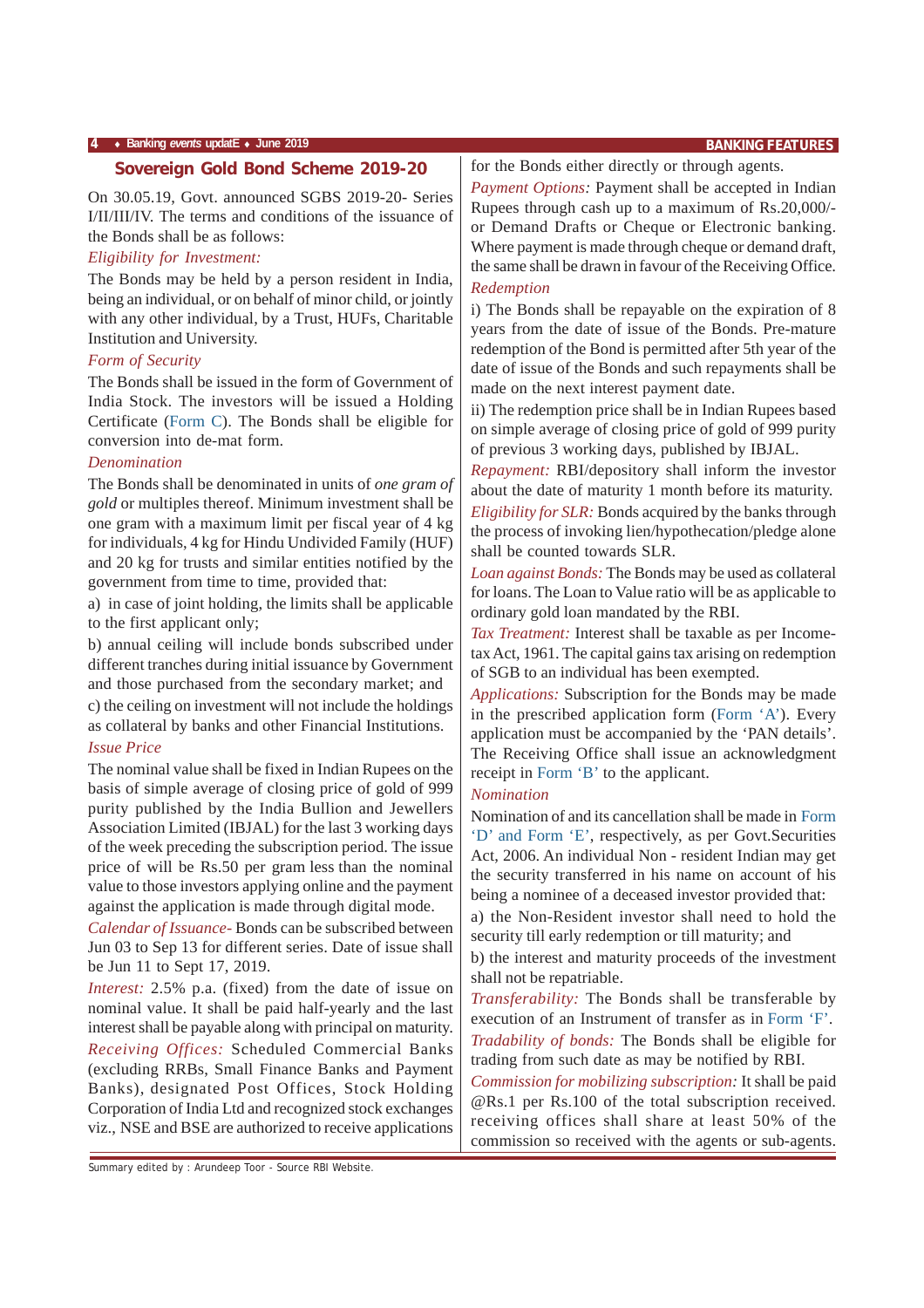#### **Bi-monthly Review of Monetary Policy of RBI**

In bimonthly review of Monetary policy, RBI proposed following changes:

#### *1. Leverage Ratio for Banks*

In terms of the framework on LR put in place by RBI, banks have been monitored against an indicative LR of 4.5%. BCBS has since finalized that banks must meet a minimum 3% LR requirement at all times (Basel III: Finalising post-crisis reforms, December 2017). Both the capital measure and the exposure measure are to be calculated on a quarter-end basis. However, banks may, subject to supervisory approval, use more frequent calculations (e.g., daily or monthly average) as long as they do so consistently. Keeping in mind financial stability and with a view to moving further towards harmonisation with Basel III standards, RBI decided that the minimum LR should be 4% for Domestic Systemically Important Banks (DSIBs) and 3.5% for other banks. The instructions in this regard shall be issued before end of June 2019.

#### *2. On Tap Licensing of Small Finance Banks*

On 27.11.2014, RBI had indicated that it will consider 'on tap' licensing of these banks. RBI has proposed to issue the Draft Guidelines for 'on tap' Licensing of Small Finance Banks by the end of August 2019.

#### *3. Regulatory and Supervisory Framework for Core Investment Companies (CICs)*

RBI has decided to set up a Working Group to review the regulatory guidelines and supervisory framework applicable to CICs.

#### *4. Internal Working Group to Review Liquidity Management Framework*

RBI decided to constitute an Internal Working Group to review comprehensively the existing liquidity management framework and suggest measures, among others, to (i) simplify the current liquidity management framework; and (ii) clearly communicate the objectives, quantitative measures and toolkit of liquidity management by the Reserve Bank. The Group is expected to submit its report by mid-July 2019.

#### *5. Foreign Exchange Trading Platform for Retail Participants*

With a view to creating market infrastructure that would ensure fair and transparent pricing for users of foreign exchange (such as SME exporters and importers, individuals, etc.), RBI proposes to set up a foreign exchange trading platform for retail participants. By unifying the existing fragmented market microstructure, this platform would provide transparency of pricing and promote competition among market-makers leading to better pricing for all customers, regardless of order size. The trading platform has been developed by the Clearing Corporation of India (CCIL) and is being tested by users. The platform will be available to users for transactions from early August 2019.

#### *6. Comprehensive Review of Money Market directions*

With the objective of bringing consistency across products in terms of issuers, investors and other participants, it is proposed to rationalize existing regulations covering different money market products. These directions would improve transparency and safety of money markets.

#### *7. Retail Participation in the Government Security Market*

RBI decided to allow the Specified Stock Exchanges also to act as Aggregators/ Facilitators to aggregate the bids of their stockbrokers/other retail participants and submit a single consolidated bid under the non-competitive segment of the primary auctions of State Development Loans (SDLs).

#### *8. Review of Charges for RBIoperated Payment Systems*

In order to provide an impetus to digital funds movement, RBI decided to do away with the charges levied by RBI for transactions processed in the RTGS and NEFT systems. Banks will be required, in turn, to pass these benefits to their customers.

#### *9. Constitution of a Committee to Review the ATM Interchange Fee Structure*

RBI decided to set up a Committee involving all stakeholders, under the chairmanship of the Chief Executive Officer, Indian Banks' Association (IBA), to examine the entire gamut of ATM charges and fees. The Committee is expected to submit its recommendations within two months of its first meeting.

#### **Other observations of RBI**

1. Global economic activity is losing pace, reflecting slowdown in trade and manufacturing activity.

2. Crude oil prices remained volatile, reflecting evolving demand-supply conditions.

3. Financial markets have been driven by uncertainties surrounding US-China trade and Brexit.

4. Transmission of the cumulative reduction of 50 bps in the policy repo rate in February and April 2019 was 21 bps to the weighted average lending rate (WALR) on fresh rupee loans.

97. GDP growth for 2019-20 revised downwards from 7.2% in the April policy to 7.0%.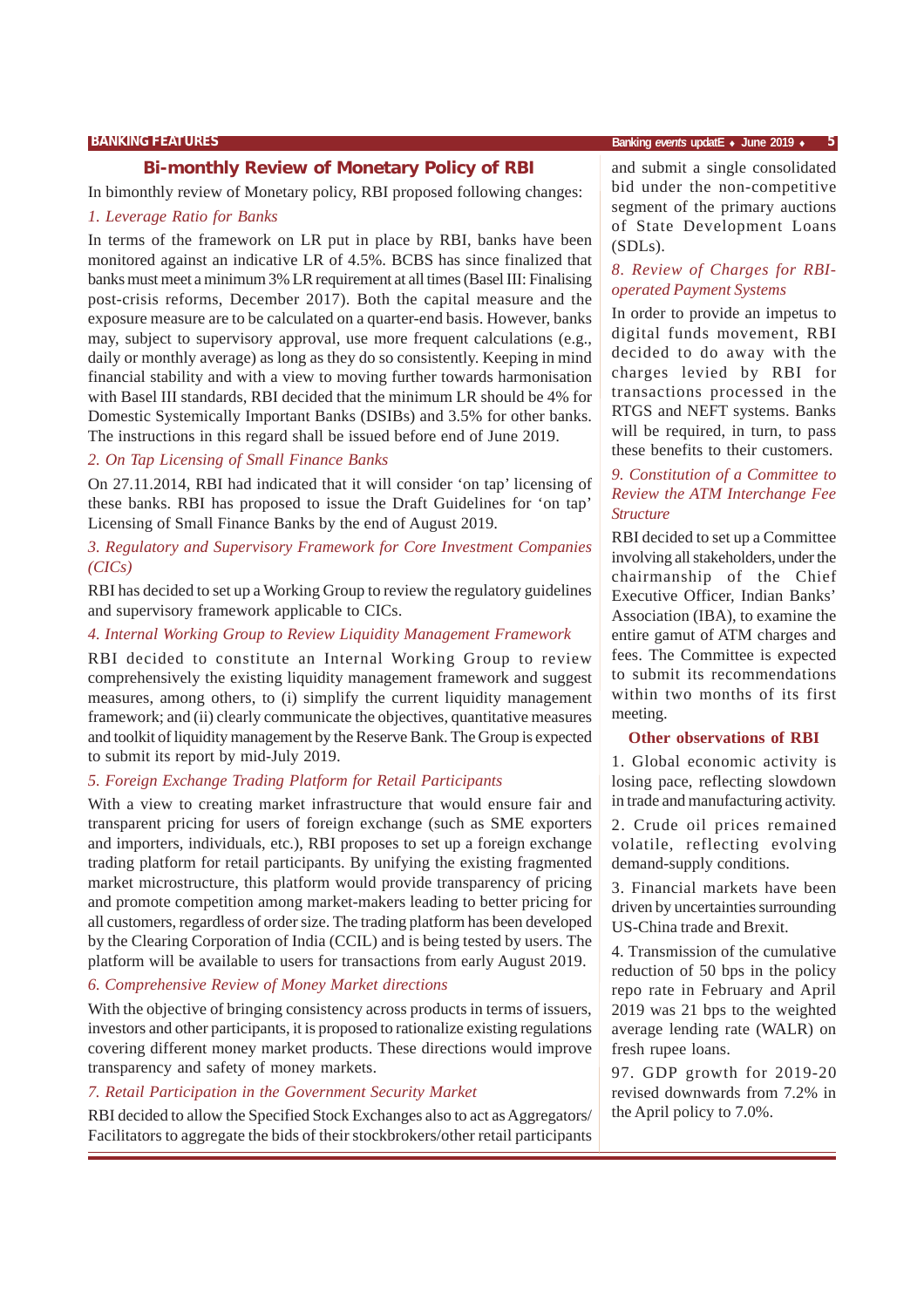## **Practical Problems based on Banking Ombudsman Decisions**

**1)** The complainant received a call that his ATM card had been blocked and his card credentials were required for unblocking the same. He shared his card credentials with caller and instantly Rs.53,900 were debited to his account. He immediately informed bank and requested to block his card. The fraudulent transactions continued with total loss of Rs.6,88,900. BO observed that since the complainant had reported the fraud immediately to the bank, the latter should have taken necessary action to disallow any further transaction. As such, the bank was advised to pay Rs.6,35,000/- i.e. the amount which was withdrawn after reporting the first fraudulent transaction.

**2)** The complainant alleged that though he had paid Rs.35,000 in settlement of his outstanding dues in respect of two credit cards, but he got a demand notice after 13 years to pay Rs.12.4 million and Rs.15.8 million against each of the settled credit cards. The bank submitted that the credit card accounts were inadvertently sold to an ARC and it had taken up with the ARC to nullify the outstanding dues and carry out necessary amendments in credit status. BO directed the bank to settle the grievance by making the outstanding dues as nil and clean up the complainant's credit history with CIC.

**3)** The complainant, a Government department claimed that two FDRs duly discharged, were sent to the bank by registered acknowledgement letter with a request to pay the maturity amount along with due interest. It stated that despite having sent the original receipts, the bank was demanding the same. The bank did not send any response to the BO's queries. Considering the that the bank failed to provide any response and documentary evidence submitted by the customer of having sent the FDRs to the bank for encashment, BO inferred that any information if provided, would have been unfavorable to the bank and the bank was advised to pay the maturity amount of FDRs along with accrued interest thereon. As the FDRs were not traceable, the bank paid the proceeds with applicable interest after obtaining an indemnity bond from the complainant.

• **4)** A customer lodged a complaint that 28 fraudulent transactions were carried out using his credit card during a period when he was abroad. He came to know of these when recovery agents visited his residence in India. He also informed that he did not have access to his Indian mobile number during his stay abroad and did not receive any e-mail alerts. On enquiry, the bank informed that the transactions were carried out by validating the customer's card credentials and submitted logs of SMS and email alerts in support of its claim. It further informed that based on the chargeback claim accepted by the merchant banks, the bank had provided credit to the complainant in respect of 18 out of the 28 transactions. The bank however admitted that as per VISA / MASTER guidelines, chargeback can be raised only for 15 transactions and if the number exceeds 15, the transactions are deemed as fraudulent. BO observed that although SMS were sent to the complainant's registered mobile the same could not be accessed overseas by the latter. The bank could not confirm whether the transactions matched that of the profile of the customer and also failed to submit the switch report of remaining 10 transactions. Considering this and that bank had accepted that the transactions were fraudulent in nature, BO advised the bank to refund the amount involved in the remaining 10 transactions along with relevant financial charges.

## eLearning Study Material MOCK TEST - CDs **Features of CDs**

• Explanation for each question/answer.

- Improve understanding and retention.
- Remove confusions. .

• Improve time management. Set your own time during practice.

- Test your preparation before Exam.
- Practice on-line without use of internet.
- Questions are shuffled when used again.
- Large no. of questions based on latest
- guidelines and memory recalled questions.

| <b>Bank Promotion Exam</b>             | - Rs.300    |
|----------------------------------------|-------------|
| <b>Bank Promotion Interview</b>        | - Rs.300    |
| <b>Banking Ready Recknor</b>           | - Rs.300    |
| <b>CAIIB (New Syllabus)</b>            |             |
| • Bank Financial Mgmt                  | - Rs.300    |
| • Advanced Bank Mgmt                   | - Rs.300    |
| • Retail Banking                       | $-$ Rs.300  |
| • Risk Management                      | $-$ Rs.300  |
| <b>CAIIB</b> (Case Studies)            |             |
| • Advanced Bank Mgmt                   | -Rs.300     |
| • Bank Financial Mgmt                  | $-Rs.300$   |
| JAIIB - All three papers Rs.300 (each) |             |
| <b>Economics Mock Test</b>             | $-$ Rs. 150 |
| <b>Book-Keeping Mock Test</b>          | - Rs.150    |
|                                        |             |

Online Mock Tests Promotion,CAIIB/JAIIB, log in **nstoorBanking***online***.com**

**IBPS Bank PO / ClerK Exam Score High with Latest Study Kits E-Books CDs, Videos Contact 09814 331 661 01722665623 Anywhere Anytime Learning**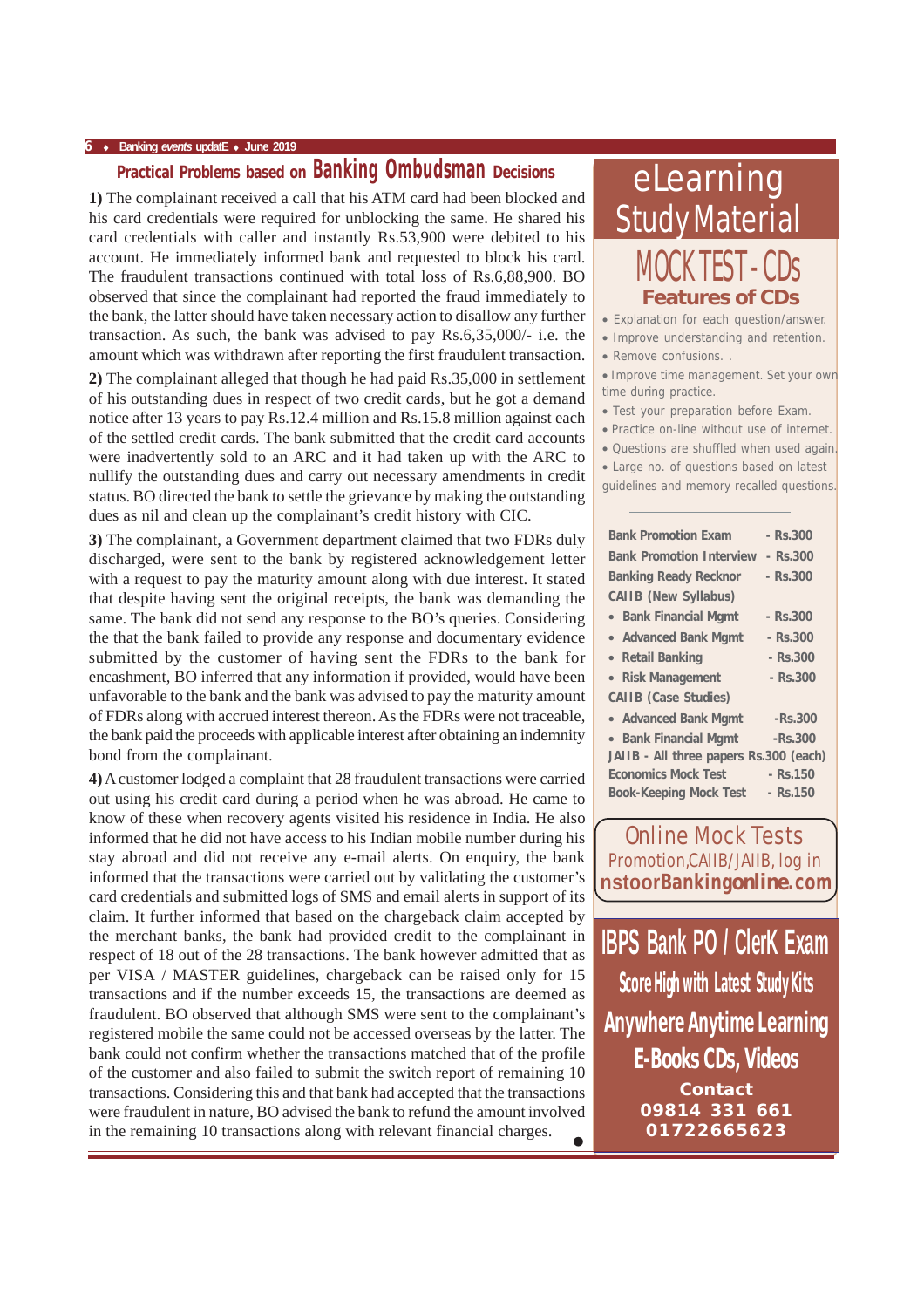**Banking** *events* **updatE** ♦ **June 2019** ♦ **7**

- **SBI SAVINGS ACCOUNT HOLDERS TO HAVE REPO-LINK EFFECT**: SBI, which controls nearly a quarter of the banking system, was giving at rate of 3.5% for savings bank deposits up to Rs.1 Crore and 4% for deposits above Rs.1 Crore. Now, savings bank account holders with more than Rs.1 Lakh balance will earn a quarter percentage points less interest after linking the rate to RBI's REPO or short-term lending rate. However, SBI savings bank account holders with less than Rs.1 Lakh balance will continue to get 3.5% interest on deposits.
- **GOVT. NOTIFICATION ON DOCUMENTS ON DIGILOCKER**: The Government has issued a notification that a digital copy of vehicle-related papers which are stored in DigiLocker will be accepted legally as originals. DigiLocker is similar to a Demat account that holds dematerialised shares. In DigLocker, a user can get different Government departments to issue documents in digital format. At present, there are 117 such issuers.
- **NSE FOUND GUILTY IN CO-LOCATION SCAM**: SEBI has declared the National Stock Exchange (NSE), India's Largest Equity Bourse, guilty of not exercising due diligence in the colocation case. The Exchange has been asked to pay a fine of Rs.625 Crore plus 12% interest for five years. Additionally, the NSE has been barred from accessing the capital market in terms of public issue and launching new product for six months. SEBI also said that the disgorged amount has to be deposited in the Investor Protection and Education Fund within 45 days. Further SEBI found former NSE MD Ravi Narain and Chitra Ramakrishna, guilty in the case and prohibited both from associating with listed company/ market infrastructure for three years. Also, Narain has to give away 25% of his salary drawn for the period FY 2011 to 2013 and Ramakrishna 25% of FY 2014 salary to the Investor Protection Fund.
- **NCLAT ALLOWS BANKS TO DECLARE IL&FS ACCOUNTS AS NPA**: The Supreme Court had recently lifted the freeze on banks from declaring defaulting accounts of IL&FS and its 300 entities as NPAs. RBI had also last week asked the banks to declare details of their exposure and provisions related to IL&FS as part of their quarterly results. Now NCLAT has allowed the banks to declare defaulting IL&FS accounts as NPA. However the banks can not initiate the recovery process and debit money and must not withdraw support until a resolution is found.



- **BIG 4 GLOBAL AUDIT FIRMS BARRED FROM LAW PRACTICE:** Acting on charges of surrogate law practice, the Bar Council of Delhi has directed the big four global audit firms-KPMG, PWC, EY and Deloitte-to refrain from providing legal services with immediate effect and until further orders. The firms have also been asked to furnish a list of all the advocates who have been engaged by them in any capacity and in any of their offices. There is no justification for accounting and audit firms to enter legal practice and offer non-litigation services.
- **AMFI's NEW BEST PRACTICES NORM ON "HAIRCUT":** The Association of Mutual Funds in India (AMFI), the nodal industry body has advised the Assets Management Companies to be proactive in applying the standard hair-cut matrix on sub-standard and investment grade debt securities without waiting for rating agencies to downgrade them. Last December, SEBI announced a set of norms that allow mutual funds to set aside bad debts with the approval of the Trustees and investors. As per new SEBI's circular of March 22 and AMFI's best practices circular of April 30, all mutual funds have to apply a standard hair-cut of 50% for sub-investment-grade securities in the infrastructure sector with a current rating of "D". The hair-cut will remain in force till the rating agencies compute the valuation of the sub-standard asset.

• **RBI TO BANKS ON "HOLDING COMPANY MODEL"**: The Working

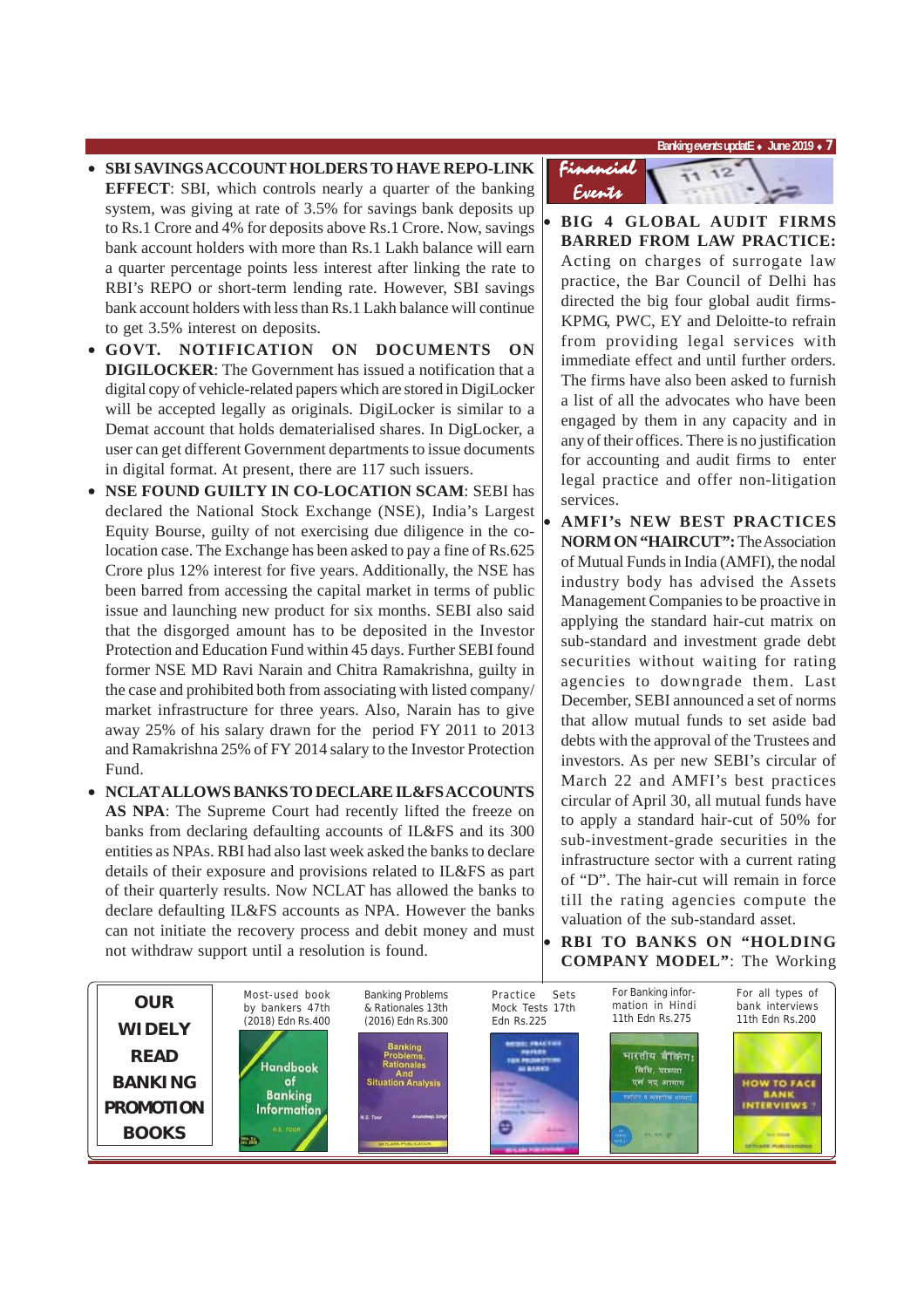#### **8** ♦ **Banking** *events* **updatE** ♦ **June 2019 Financial Events**

Group led by then RBI Deputy Governor Shyamala Gopinath had in may 2011 had suggested the Holdco model for financial conglomerates.RBI has formally started discussions with banks on the Holding Company Model, which will lead to cleaner equity holding structures within banking conglomerates. The new regime will entail banks unwinding their shareholding in their subsidiaries which will come to reside in the Holdco. Then the Holdco will decide the terms of engagement with its subsidiaries. This will act as bulwark for the bank –from the direct impact of the losses in the subsidiaries when it is upstreamed to the consolidated balance sheet (of the bank). Bank Boards too need not be burdened with the hassles of managing the subsidiaries.

- **DPIIT TO HELP START-UPS RAISING FUNDS:** With a view to facilitate fundraising by Start-ups, the Department for Promotion of Industry and Internal Trade (DPIIT) has proposed relaxation in the income tax laws pertaining to sale of residential properties and carrying forward of losses. It has suggested exempting proceeds on sale of residential properties from capital gains tax if it is used to fund a start-up. Budding entrepreneurs often sell their residential properties to support their business activities. It has also been proposed to reduce founders' shareholding requirements from 50% to 20% and mandatory holding period from 5 years to 3 years as it would enhance flexibility of founders to raise capital by selling the properties.
- **RBI ENHANCES HOUSING LOAN LIMITS UNER PSL for RRBs**: RBI has decided to enhance the housing loan limits for RRBs and Small Finance Banks (SFBs) for eligibility under Priority Sector Lending (PSL) in a bid to give them a levelplaying field with other scheduled commercial banks. Henceforth, housing loans given by RRBs and SFBs to individuals up to Rs.35 Lakh in metropolitan centres with population of Rs.10 Lakh and above and Rs.25 Lakh in other centres provided the overall cost of the dwelling unit in the metropolitan and other centres does not exceed Rs.45 Lakh and Rs.35 Lakh respectively will be eligible for classification under PSL.
- **IRDAI TO COMPANIES FOR VARIABLE PAY TO PERFORMANCE:** IRDAI has said that the variable pay of CEOs, MDs and EDs of insurers must be based on their performance vis-a-vis that of the industry and asked them to fix an upper limit for bonuses so that boards do not hand out sweet heart deals to top executives. IRDAI has issued a fresh circular asking the companies to comply with the compensation structure and does not want them to approach the regulator after the end of the financial year.
- **JALAN PANEL TO SUBMIT REPORT ON RBI CAPITAL SIZE:** The six-member panel headed by former RBI Governor Bimal Jalan, appointed on December 26, 2018 will submit its report on the Economic Capital framework. The Panel will propose a suitable profit distribution policy, taking into account

all the likely situations of the RBI, including the situation of holding more provisions than required. The Finance Ministry was of the view that the buffer of 28% of gross assets maintained by the RBI is well above the global norm of around 14%.

- **FINMIN CLARIFIES GST FOR HOME BUYERS:** The Finance Ministry has clarified that it is the builder who can exercise the option to pay tax on construction of apartments at the old rate of 12%. This can be opted for by May 10 at the latest. If the builder does not exercise his option to continue to pay tax at the old rate-the effective GST rate applicable on all instalments payable to the builder on or after April 1, 2019 shall be either 1% or 5% depending on whether the apartment is an affordable or other-than affordable residential apartment. If the builder chooses to stick to the old rates the buyer will have to pay 8% (for affordable) or 12% (for others).The builder in this case gets input tax credit (ITC) which should be passed on to the buyer.
- **SEBI ALLOWS FPIS TO INVEST IN MUNICIPAL BONDS:** SEBI has said in the circular that the foreign portfolio investors (FPIs) can now invest in municipal bonds. Previously RBI had permitted FPIs to invest in municipal bonds as a measure to broaden access of non-resident investors to debt instruments in the country. As per RBI, foreign investment in municipal bonds should be within the limits set for FPI investment in State Development Loans (SDLs). The limits for FPI investment in SDLs is 2% of outstanding stock of securities.
- **RBI FOR GLOBAL TRADE-FINANCE INSTRUMENTS:** RBI has said that the banks need to expand their global banking relationship and shift towards globally accepted trade finance instruments instead of indigenous instruments such as (Letter of undertakings/ Letter of Credit) . Domestic banks largely depend on their own branches or branches/ subsidiaries of other domestic banks which have been accepting non-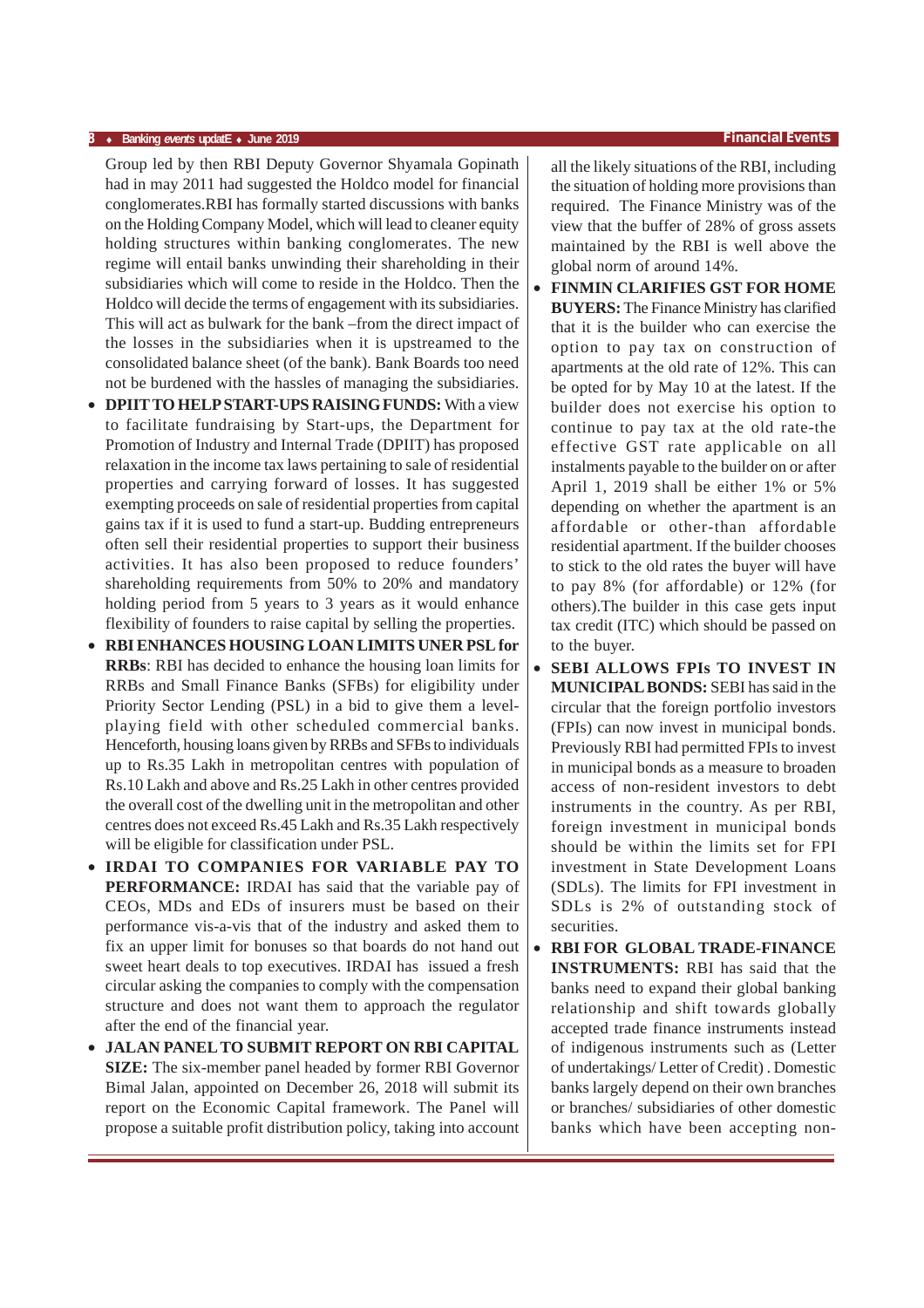#### **Banking** *events* **updatE** ♦ **June 2019** ♦ **9**

standardised trade instruments- LOUs and LOCs-for arranging trade credit. The overdependence of domestic banks on their overseas branches through less standardised trade credit instruments limits the scope of their trade credit operations.

- **IBBI PROPOSES LEGAL REGIME ON WITHDRAWL OF RA:** The Insolvency and Bankruptcy Board of India (IBBI) proposes to make the legal regime around withdrawal of resolution applications (RA) under the IBC more practical. This will give the original promoters a wider opportunity to seek resolution outside the IBC process and thereby gain back control of their companies. IBBI plans to change the norms to the effect that applications for withdrawal may be allowed in "exceptional cases" even after invitation of expression of interest. Currently, no application for withdrawal of resolution application is allowed once the expression of interest has been invited. This had proved to be a hurdle for many defaulting promoters.
- **GOVT. FOR UNIVERSAL DEBT RELIEF SCHEME:** India has begun work on a universal debt relief scheme for small borrowers aimed at micro enterprises, small farmers and artisans which should be ready for implementation when the next Government is in place. Individuals below a specified income and asset threshold will be eligible for debt relief. People with annual income of Rs.60, 000 or less, outstanding loans of Rs.35, 000 or less and assets worth Rs.20, 000 or less may be eligible. This will be a well-structured loan waiver programme across sectors for small farmers, artisans, microenterprises or other individuals. It will be a universal debt relief scheme for the poor.
- **IBBI FOR SECURED INSTITUTIONAL FINANCIAL CREDITORS:** The Insolvency and Bankruptcy Board of India (IBBI) has proposed that the secured institutional financial creditors may have to bear liquidation expenses upfront. The proposal states that the upfront expenses should be paid if the debtor company has no liquid assets available to defray the costs. Now the IBBI has rejected the suggestion of stakeholders that the cost of liquidation may be borne by all the financial creditors up front and the same may be recovered from sale of assets. The IBBI felt this may prove to be burdensome for the retail individual creditors. It preferred that the liquidation costs be borne by the secured institutional financial creditor and recovered from sale of assets.

Trade Receivables Discounting System (TReDS) an online bill discounting platform that helps cash-starved MSMEs raise funds by selling their trade receivables to corporates, has been witnessing explosive growth. The concept of TReDS was introduced by RBI in 2014. Accordingly, RBI issued licence in 2017 to three players-Receivables Exchange of India Ltd. (RXIL), Invoicemart and M1Exchange. All three Exchanges put together touched the business of about Rs.7000 Crore in FY 2019 against Rs.800 Crore in 2018.

- **SUPREME COURT RULING ON RESERVATION:** The Supreme Court has ruled in the case hearing a plea seeking 10% quota for the economically weaker section in Central Teacher Eligibility Test (CTET) 2019 that "The issue of reservation will come up only at the time of admission. For qualifying examinations there can not be any reservation".
- **PAYTM JOINS HANDS WITH CITIBANK FOR CREDIT CARD:** Digital Wallet Paytm has launched a Credit Card in partnership with the Global Payments Company Citibank. Paytm first Card is the first-of-its kind Card that has been launched in India by the American Company, which are similar exclusive partnerships across sectors in the United States. It is also the First White-label credit card to offer unlimited 1% cashback without restrictions that get autocredited every month. The card will also be accepted internationally and is contactless-enabled. There is also a full waiver of annual fee of Rs.500 on spends of over Rs.50, 000 a year.



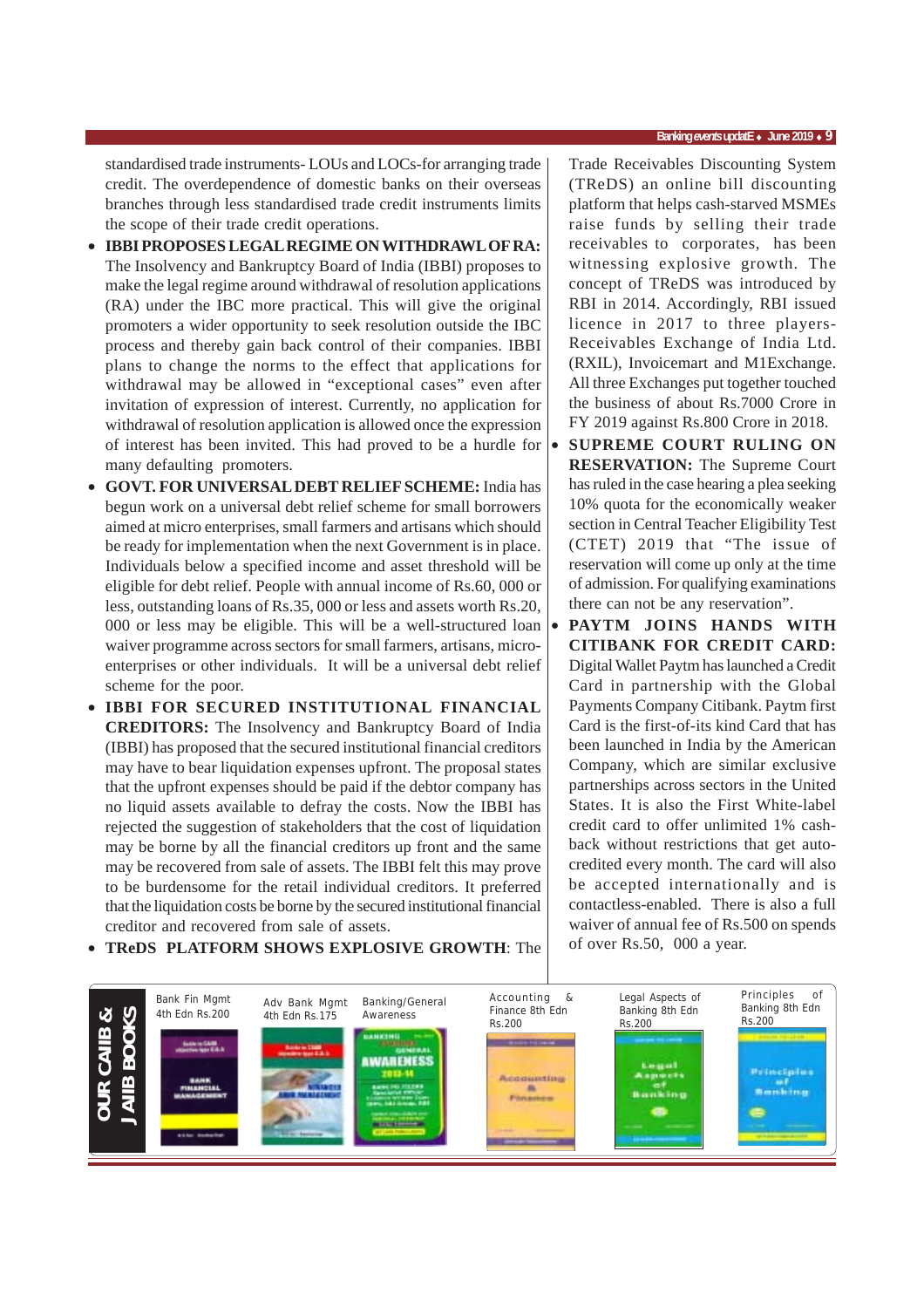- **IBBI TO INTRODUCE THE CONCEPT OF COP FOR IPs:** Insolvency Regulator IBBI proposes to amend the existing regulations for Insolvency Professionals (IPs). It is to introduce the concept of "Certificate of Practice" (COP) for IPs. Every registered IP needs to have a COP and get it renewed every year from its Insolvency Professional Agency (IPA).It will enable a registered IP to commence and quit practice as and when he wishes. IBBI is of the view that the arrangement of COP will improve monitoring and practising IPs and avoid unnecessary disciplinary process.
- **RBI TO INCLUDE CRYPTO IN SANDBOX FRAMEWORK:** Technology industry lobby groups and founders of StartUps have asked RBI to include crypto-currency and crypto assets in its proposed Sandbox Framework for the Finetech Industry. RBI's Draft Enabling Framework for Regulatory Sandbox put out on April 18, had excluded the crypto-currency, initial coin offerings, credit registry and other related sectors. Distributed ledger, the technology on which crypto-currency and block-chain is based, is considered the future of finance, but applications under block-chain technologies have been included for testing under the proposed framework. Since crypto coins and tokens are an important component of the blockchain technology, the draft regulations appear to exclude testing of smart contracts and other approved block-chain technology under the sandbox.
- **SIDBI's PILOT SCHEME FOR FINTECH NBFCs:** To give a fillip to digital lending, SIDBI has launched a Pilot Scheme to extend financial assistance of up to Rs.10 Crore to new-age Fintech NBFCs which are "Digital Loan Companies". To be eligible for funding assistance RBI registered new-age Finetech NBFCs have to meet prescribed parameters including minimum capital riskweighted assets ratio of 15%, NPA less than or equal to 4%, minimum net-owned fund (NOF) of Rs.20 Crore and minimum asset size of Rs.50 Crore and at least two audited annual reports, positive net worth and leverage ratio within 5:1.SIDBI has set the exposure cap for lending to a single newage Finetech NBFC at 30% of NOF of the new fine-tech NBFC subject to maximum cap o f Rs.10 Crore.
- **RBI TELLS NBFCs TO APPOINT "CHIEF RISK OFFICER":** RBI has asked the NBFCs with assets size of more than Rs.5000 Crore to appoint a Chief Risk Officer (CRO) with clearly specified role and responsibilities in view of increasing role in direct credit intermediation of these companies. The RBI directive comes in the backdrop of the IL&FS imbroglio and its ripple impact on NBFCs. RBI said that the CRO should be a senior official in the hierarchy of an NBFC. The CRO should posses adequate professional qualification/ experience in the area of risk management. The CRO can be appointed for a fixed tenure with the approval of the Board. The CRO should not have any reporting relationship with the business verticals of the NBFC and should not be given any business targets.
- **AMCs ALLOWED TO DIRECTLY MANAGING OFFSHORE FUNDS:** The Central Board of Direct Taxes (CBDT) has removed a taxation-related constraint that prevented Indian Asset Management Companies (AMCs) from taking up direct fund management activity of offshore funds. The CBDT has clarified that SEBIapproved AMCs will be designated as "Eligible Fund Manager" and therefore entitled for benefits under section 9A of the Income Tax Law. Hence, AMCs can now graduate from being mere "Advisors" to offshore funds to becoming a direct "Full-fledged Manager" of such funds from India.
- **SUPREME COURT RULING ON CENTRAL ARBITRATION LAW:** Some states have their own arbitration legislation. This situation has raised legal questions as there could be a conflict between the state law and the Central Arbitration and Conciliation Act. In a Madhya Pradesh case there was a difference of opinion among Supreme Court judges and it was resolved by a larger bench that the Central Law will apply.
- **SEBI SETS RULES FOR STAT-UPs TO MOVE TO MAIN BOARD:** SEBI has proposed for allowing a startup listed on the Innovators Growth Platform (IGP) to trade under the regular category of the main board. According to the proposal, a company should have had listed on the IGP for a year and have a minimum of 200 shareholders for making the shift. The company or any of its promoter or director should not have been debarred or been a wilful defaulter. Minimum promoter's contribution should be 20% of the total capital. This capital shall be locked in for three years from the date on which trading approval on the main board is granted. The lockin would not apply for companies listed on the IGP for three years or more.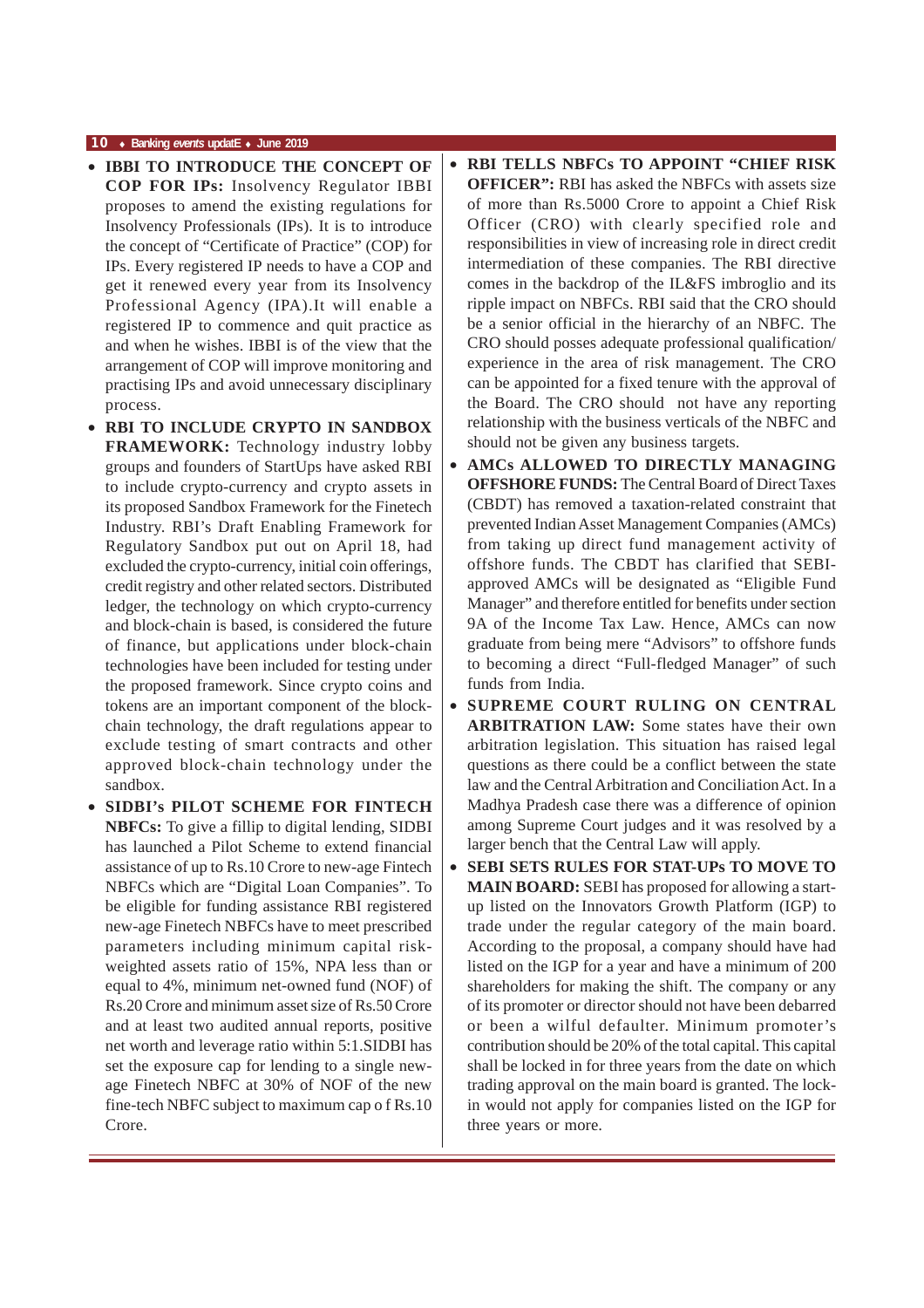**Banking** *events* **updatE** ♦ **June 2019** ♦**11**

#### **GENERAL AWARENESS**

- Index in which India has moved one place to rank 43rd Position while Singapore tops the Chart- World Competitiveness Rankings.
- List from which US has removed India- Currency Watch List.
- India's Largest Equity Bourse which has been found guilty in "Co-location Case Scam" and also asked to pay a fine of Rs.625 Crore plus 12% interest for five years-National Stock Exchange.
- Scheme under which total subsidy of Rs.12, 000 Crore has been released to Home Buyers till March-Credit Linked Subsidy Scheme under PMAY.
- Iraq has for the second year in a row becomes India's- Top Crude Oil Supplier.
- Sectors in which China has announced to remove limits on ownership in local banks and scrap size requirements for foreign firms that operate onshore- Banking and Insurance Sector.
- Number of daily average transactions has seen increase of 312.69% from April 2018 to April 2019 in- Unified Payments Interface of NPCI.
- The United Nations has designated Pakistan-based Jaish-e-Mohammad Chief Massod Azhar as- Global **Terrorist**
- Survey according to which the performance of Govt. with regard to three top priorities-Traffic Congestion, Pollution and better employment opportunities has been "Below Average"- Survey By ADR.
- Rakesh Singh has assumed the charge as- Vice Chief of Air Staff.
- State-run Steel Maker Company which has introduced Pension Scheme for present and former employees- SAIL.
- As per Top 50 of the Latest Times Higher Education Asia University Rankings, Indian University which leads and ranked 29<sup>th</sup>- Indian Institute of Science Bangalore.
- Five Issuers on whom RBI has imposed penalty of Rs.6.10 Crore for compounding of the contraventions under Payment and Settlement Systems Act 2007- Prepaid Payment Instrument Issuers.
- In a first in recent history of tax filings, the same have dropped by more than 6.6 Lakh- Income tax e-filings.
- FPI investment in Unlisted companies to be allowed as per SEBI Panel headed by- HR Khan, Deputy Governor of RBI.
- Tribunal which ruled that "Lossmaking company can sell its stake at a valuation higher than the fair market value if valuation is computed through Discounted Cash Flow Method"- Income Tax Appellate Tribunal.
- Invoices which will have to generated by September on Centralised Govt. Portal- B2B (Business to Business) invoices.
- Canada has become the First Country to celebrate April month as- Sikh Heritage Month.
- Borrowings which touched a historic high in 2018-19 by having \$41 billion against \$26 billion registering 58% increase-External Commercial Borrowings.
- Bank for which RBI issued fresh directives that depositors will be allowed to withdraw a sum not exceeding Rs.1000 in total balance in the accounts-Shivajirao Bhisale Bank
- Jagjit Pavadia who has held

### **OUR USEFUL BOOKS FOR BANKERS**

| Hanbdook of Banking Infor-<br>mation - 2018, 46th Edi-<br>tion by N S Toor                             | Rs.400        |
|--------------------------------------------------------------------------------------------------------|---------------|
| Bank Credit Management<br>(2017) edition by N S Toor                                                   | Rs.300        |
| Banking Problems<br>$\prime$<br>Rationals and Situation<br>Analysis (2017) N S Toor &<br>Arundeep Toor | Rs.300        |
| Model Test Papers for Bank<br>Promotion (2018) N S Toor                                                | Rs.225        |
| Analysis of Balance Sheet<br>(2017) N S Toor                                                           | Rs.175        |
| How to Face Bank Inter-<br>views? (2018) N S Toor                                                      | Rs.200        |
| Bhartiya Banking (Hindi)<br>(2017) N S Toor                                                            | <b>Rs.275</b> |
| Model Papers in Hindi N S<br>Toor                                                                      | Rs.150        |
| <b>Banking Rationals and Prob-</b><br>lems (Hindi) N S Toor                                            | <b>Rs.125</b> |
| <b>JAIIB Objective Type</b><br>(all books by N S Toor and<br>Arundeep Toor):                           |               |
| • Principles of Banking                                                                                | Rs.200        |
| • Accounting and Finance<br>for bankers                                                                | Rs.200        |
| • Legal Aspects of Banking                                                                             | Rs.200        |
| <b>CAIIB Objective Type</b><br>(all books by N S Toor and<br>Arundeep Toor):                           |               |
| • Adv Bank Management                                                                                  | Rs.175        |
| · Bank Fin Management.                                                                                 | Rs.200        |
| <b>IBPS Bank PO/ClerK</b>                                                                              |               |
| • Study Kits                                                                                           | Rs.3000       |
| • Banking & Financial GK                                                                               | <b>Rs.400</b> |
| • E-Books                                                                                              | Rs.1500       |
| • E-Learning through Video<br>- DVDs covering reasoning                                                | Rs.3000       |
| ability, quantitative aptitude,                                                                        |               |
| English language, computers                                                                            |               |
| awareness, Banking & gen-                                                                              |               |
| eral awareness                                                                                         |               |
| To order these books, please call<br>0172-2665623 (10 am to 6 pm) on                                   |               |
| any working day. OR                                                                                    |               |

**Call Skylark Publications, New Delhi (Ph 011 23361966)**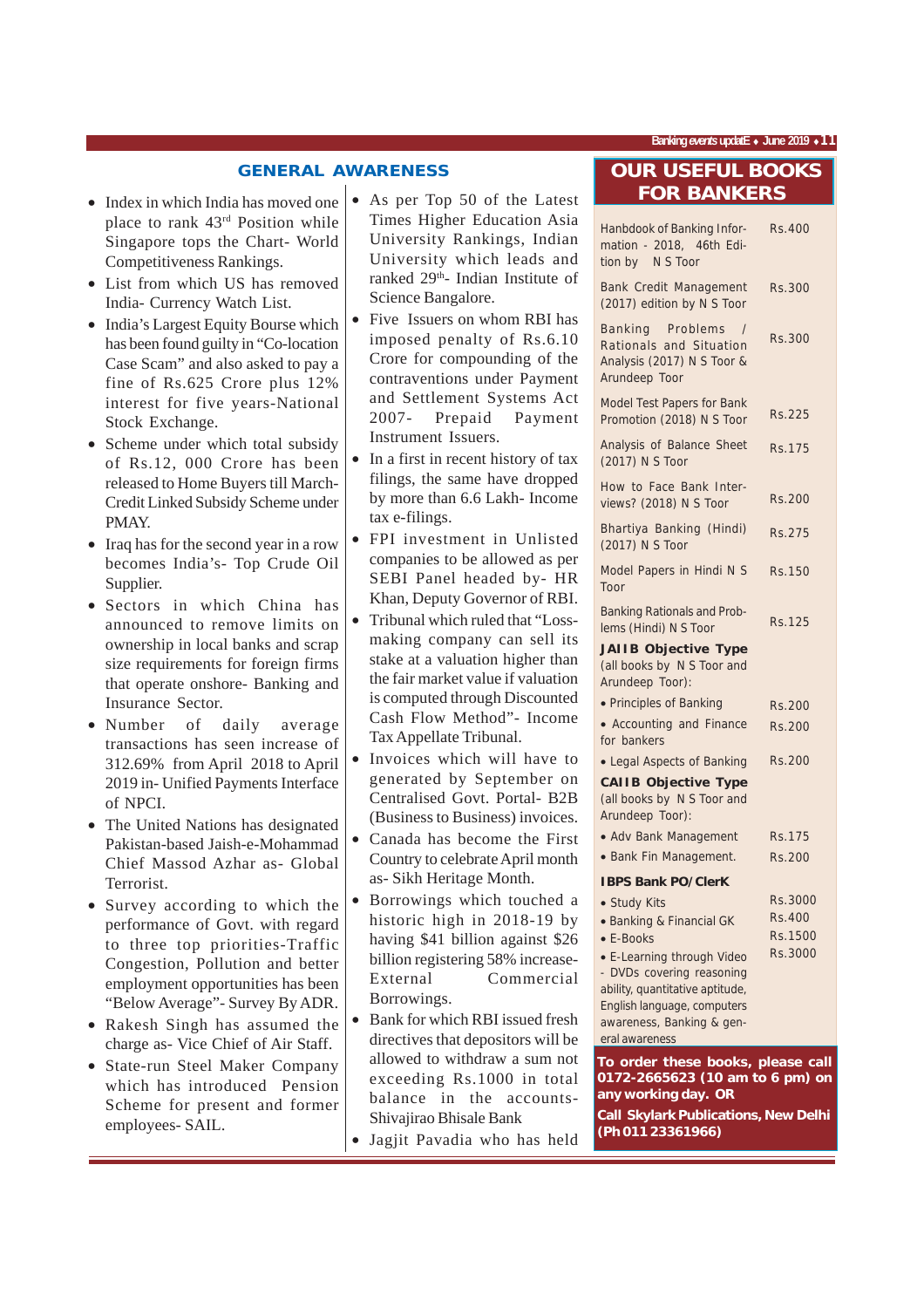|           | 12 • Banking events updatE • June 2019                                                                                           |           | <b>DIARY OF EVENTS</b>                                                                    |
|-----------|----------------------------------------------------------------------------------------------------------------------------------|-----------|-------------------------------------------------------------------------------------------|
|           | several senior positions in the Indian Revenue Service for 35                                                                    | $\bullet$ | Bank whose MD&CEO Chanda Kochar has                                                       |
|           | years, has been re-elected as-Member of International Narcotics<br>Control Board.                                                |           | served legal notice to the Bank objecting to                                              |
|           | • The Statistics Ministry is embarking on the $7th$ Economic Census                                                              |           | the way her Resignation was treated as<br>Termination- ICICI Bank.                        |
|           | for all economic establishments and also to form-National .                                                                      |           | There is the Biggest One-day Gain in 10                                                   |
|           | Business Register.                                                                                                               |           | years in point terms and the Most since                                                   |
|           | Bank which has donated Rs.10 Crore to Odisha State for                                                                           |           | September 2013 in percentage terms after                                                  |
|           | "Cyclone Fani relief" - ICICI Bank.                                                                                              |           | Exit Polls in-Benchmark Sensex and NIFTY.                                                 |
| $\bullet$ | Report according to which debit cards continues to be the Most $\bullet$                                                         |           | En Aromatic & Petro Chemicals who has                                                     |
|           | Preferred Payment Instrument for shoppers on ecommerce                                                                           |           | indulged in illegal fund raising and failing to                                           |
|           | websites- Report by Financial Software and Systems.                                                                              |           | comply with public issue norms has been                                                   |
|           | • Bank whose long term ratings has been downgraded with                                                                          |           | fined by SEBI with-Monetary Penalty of Rs.1                                               |
|           | "Negative Outlook" by India Ratings-YES Bank.                                                                                    |           | Crore.                                                                                    |
|           | • As per Survey by Max Life Insurance, the City whose population                                                                 |           | The Biggest Company by revenue which has                                                  |
|           | owns life insurance making it one of the Least insured Cities in                                                                 |           | emerged toppling state-owned Indian Oil<br>corporation-Reliance Industries Ltd.           |
|           | the Country- Pune.                                                                                                               | $\bullet$ | OECD cuts its forecast from 3.3% to 3.2%                                                  |
|           | Watchdog which has ordered an investigation into Google for<br>allegedly abusing the dominant position of its popular Android    |           | this year for- World Economy.                                                             |
|           | mobile operating system to block rivals-Competition Commission                                                                   | $\bullet$ | Bank whose Long-term Rating has been                                                      |
|           | of India.                                                                                                                        |           | downgraded by Rating Agency ICRA-IDFC                                                     |
| $\bullet$ | Bank which has sold Electoral Bonds worth Rs.3622 Crore in                                                                       |           | First Bank.                                                                               |
|           | March and April this year- SBI.                                                                                                  |           | Tribunal which has ruled that in the matter                                               |
|           | • PS Reddy, MD&CEO of CDSL has taken over charge of -                                                                            |           | of collective investment schemes the                                                      |
|           | MD&CEO of Multi Commodity Exchange.(                                                                                             |           | overriding nature of Indian Bankruptcy Code                                               |
|           | • To help check evasion through cash transactions, Mechanism                                                                     |           | (IBC) may prevail over the SEBI Act-                                                      |
|           | which the Govt. may opt at all shops and establishments- QR                                                                      |           | National Company Law Tribunal.                                                            |
|           | Code-based Payment Option.                                                                                                       |           | Bonds for which the Govt.-appointed Panel                                                 |
| $\bullet$ | Bank which joins hands with Travel Portal Goibibo to launch                                                                      |           | has suggested that these may used by persons<br>for investing half of undisclosed income- |
|           | Multi-currency card which is accepted across 200 countries<br>and 4.6 Crore merchants globally and can be loaded with up to      |           | Elephant Bonds.                                                                           |
|           | 15 currencies- ICICI Bank.                                                                                                       |           | • ADB has agreed to provide long-term loan                                                |
|           | • RBI issued Licence only to 3 Players in the Country for acting                                                                 |           | of \$750 million to IRFC to fund its track                                                |
|           | on Trade Receivables Discounting System (TReDS)-RXIL,                                                                            |           | electrification project-Largest Single Non-                                               |
|           | Invoicemart and M1Exchange.                                                                                                      |           | sovereign Loan ever committed.                                                            |
| $\bullet$ | Venture Capital Fund of Rs.700 Crore has been announced for                                                                      | $\bullet$ | Out of Social Media Platforms, Bank, which                                                |
|           | equity investments in Agriculture and Rural-focused Startups                                                                     |           | is already present on YouTube and Twitter                                                 |
|           | by-NABARD.                                                                                                                       |           | has also entered on Facebook and Instagram-<br>Canara Bank.                               |
|           | • Cyclone disaster for which the Odisha government has pegged                                                                    |           | • Private Life Insurer which has been                                                     |
|           | the loss of Rs.12, 000 Crore - FANI Cyclone.                                                                                     |           | conferred with the FICCI Claims Excellence                                                |
|           | • Bank whose elevated credit costs and provisions of bad loans                                                                   |           | Award-Bharti AXA Life insurance.                                                          |
|           | will continue to weigh on its earning profile, adversely impacting<br>capital position as per report of Rating Agency Standard & | $\bullet$ | Jokha Alharthi has become the First Arabic                                                |
|           | Poor's- Union Bank of India.                                                                                                     |           | Author for her Novel "Celestial Bodies" to                                                |
|           | • Report has been submitted to RBI Governor by the Committee                                                                     |           | win-Man Booker Prize.                                                                     |
|           | on Digital Payments which was headed by- Nandan Nilekani,                                                                        |           | Citizens with a taxable income of up to Rs.5                                              |
|           | Former Chairman of UIDAI.                                                                                                        |           | Lakh can now submit Form-H to claim                                                       |
| $\bullet$ | To reconcile the contradictory orders on similar issues passed                                                                   |           | exemption from TDS on interest income on                                                  |
|           | by Authority for Advance Rulings (AARs) in different states,                                                                     |           | deposits as per notification of CBDT- Senior                                              |
|           | GST Council has proposed to set up- National Bench of AAAR.                                                                      |           | Citizens.                                                                                 |

**Compilation** : SP Sharma & Sapandeep Toor **Source** : Financial Newspapers, Financial News-Magazines & Financial and Institutional Web-sites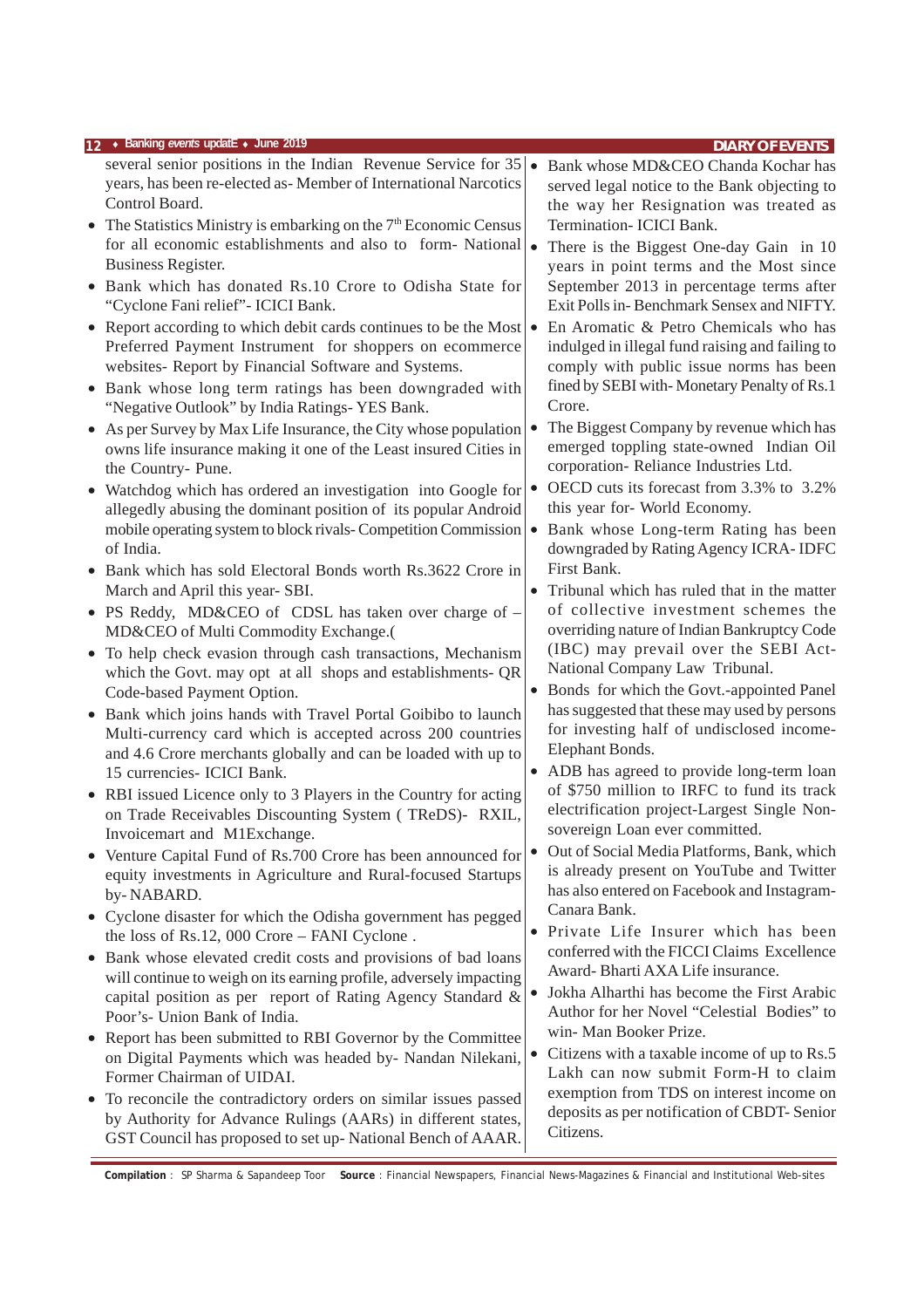|              |                                                                         |              |                                                                |       |              | Banking events updatE + June 2019 + 13                                       |
|--------------|-------------------------------------------------------------------------|--------------|----------------------------------------------------------------|-------|--------------|------------------------------------------------------------------------------|
|              | <b>MOCK-TEST</b><br><b>PAPER</b>                                        |              | (SGB) 2019-20- Series I/II/III/<br>IV?                         |       | $\mathbf b$  | standard financial messaging<br>system                                       |
|              | <b>Questions on Latest RBI Policy</b>                                   | a            | 5 kg per financial year                                        |       | $\mathbf c$  | structured financial messaging                                               |
|              | 01 Who can invest in Sovereign Gold                                     | b            | 4 kg per financial year                                        |       |              | system                                                                       |
|              | Bond Scheme (SGB) 2019-20-                                              | $\mathbf C$  | 2 kg per financial year                                        |       |              | d structured financial monitoring                                            |
|              | Series I/II/II/IV?                                                      | d            | 1 kg per financial year                                        |       |              | system                                                                       |
|              | a Individuals only                                                      |              | 07 What has been added to list of                              |       |              | 12 Firm-A and Firm-B have all the<br>partners as common partners             |
| b            | <b>HUF</b> only                                                         |              | official valid documents (OVD)                                 |       |              | named A, B and C. Firm A has a                                               |
| C            | Trust only                                                              |              | under RBI KYC Directions 2019?                                 |       |              | current account at one branch of                                             |
| d            | all                                                                     | a            | Passport                                                       |       |              | the bank while Firm B has an OD                                              |
|              | 02 What is denomination of Sovereign                                    | b            | Aadhaar                                                        |       |              | at another branch of the bank.                                               |
|              | Gold Bond Scheme (SGB) 2019-                                            | $\mathbf c$  | Driving license                                                |       |              | Bank wants to exercise right of<br>set off to adjust the OD account.         |
|              | 20- Series I/II/III/IV?                                                 | <sub>d</sub> | Voter I-Card                                                   |       |              | the OD can be recovered by using                                             |
| a            | One gram of gold or multiple                                            |              | 08 Under RTGS, what is the initial                             |       | a            | right of set off                                                             |
| b            | 2 grams of gold or multiple                                             |              | cut-off period i.e. period for<br>customer transactions?       |       |              | the OD cannot be recovered since                                             |
| c            | 5 grams of gold or multiple                                             |              | 8 am to 4.30 pm                                                |       |              | these are two firms                                                          |
| d            | 10 grams of gold or multiple                                            | a            | 8 am to 6 pm                                                   |       | $\mathbf{C}$ | the OD cannot be recovered since                                             |
|              | 03 The issue price of gold bonds under                                  | $\mathbf b$  | 7 am to 4.30 pm                                                |       |              | the accounts are at different                                                |
|              | Sovereign Gold Bond Scheme<br>(SGB) 2019-20- Series I/II/III/IV,        | $\mathbf c$  |                                                                |       |              | branches                                                                     |
|              | is Rs. __ per gram, less than                                           | d            | 7 am to 6 pm                                                   |       |              | d the OD can be recovered with                                               |
|              | nominal value?                                                          |              | 09 Time varying charges under<br>RTGS per outward transaction, |       |              | consent of both the firms only                                               |
| a            | Rs.50<br>Rs.10<br>b                                                     |              | in addition to flat processing                                 |       |              | 13 Which of the following meets the<br>criteria of a material alternation in |
| $\mathbf{C}$ | Rs.200<br>Rs.100<br>d                                                   |              | charges, after 6 pm, are?                                      |       |              | a cheque:                                                                    |
|              | 04 What is rate of interest on gold                                     | a            | <b>Rs.1</b><br>Rs.2<br>b                                       |       | a            | alteration which changes the                                                 |
|              | bonds under Sovereign Gold Bond                                         |              | c $Rs.5$<br>d                                                  | Rs.10 |              | instrument altogether                                                        |
|              | Scheme (SGB) 2019-20- Series I/<br>II/II/IV?                            |              | 10 Large modern currency chest                                 |       | b            | alteration which dilutes the basic                                           |
|              |                                                                         |              | can recover commission of ______                               |       |              | mandate of the drawer                                                        |
| a            | bank rate                                                               |              | per packet of 100 pieces, from<br>non-currency chest           | bank  | $\mathbf{C}$ | alteration in which the name of                                              |
|              | b reporate                                                              |              | branches                                                       |       |              | the payee has been written by the                                            |
| c            | 2.5%                                                                    | a            | Rs.10<br>b                                                     | Rs.8  |              | payee himself and not by the<br>drawer                                       |
| d            | 3.5%                                                                    | c            | Rs.5<br>d                                                      | none  | d            | alteration in which the amount has                                           |
|              | 05 What is redemption period of gold<br>bonds under Sovereign Gold Bond |              | <b>Memory Recalled Questions</b>                               |       |              | been written by the bearer and not                                           |
|              | Scheme (SGB) 2019-20- Series I/                                         |              | 11 Under NEFT, once a request for                              |       |              | by the drawer                                                                |
|              | II/III/IV?                                                              |              | transfer of funds is received from                             |       |              | 14 Which method of lending of                                                |
| а            | 5 years<br>b<br>7 years                                                 |              | a customer, the remitter bank                                  |       |              | which committee provides for                                                 |
| c            | d<br>10 years<br>8 years                                                |              | prepares SFMS, which stands                                    |       |              | current ratio of 1.33:1:                                                     |
|              | 06 What is max limit of subscription                                    |              | for:                                                           |       | a            | 2 <sup>nd</sup> method, Tandon Committee                                     |
|              | per individual, to gold bonds under<br>Sovereign Gold Bond Scheme       | a            | standard financial monitoring<br>system                        |       | b            | 1 <sup>st</sup> method, Tandon Committee                                     |

**Disclaimer** : We have taken every care to provide information, we believe to be accurate and reliable and do not assume responsibility of any kind nor shall be liable for losses & consequence arising from use thereof. Since this information is based on the published reports mostly, correctness or otherwise thereof may be verified by the user with the original sources, in advance. .......................................................................*Editor*



We strongly believe that the subscribers are the best consultants, we have. Based on their feed back, we keep on redesigning and restructring this publication. Kindly send your suggestions and views.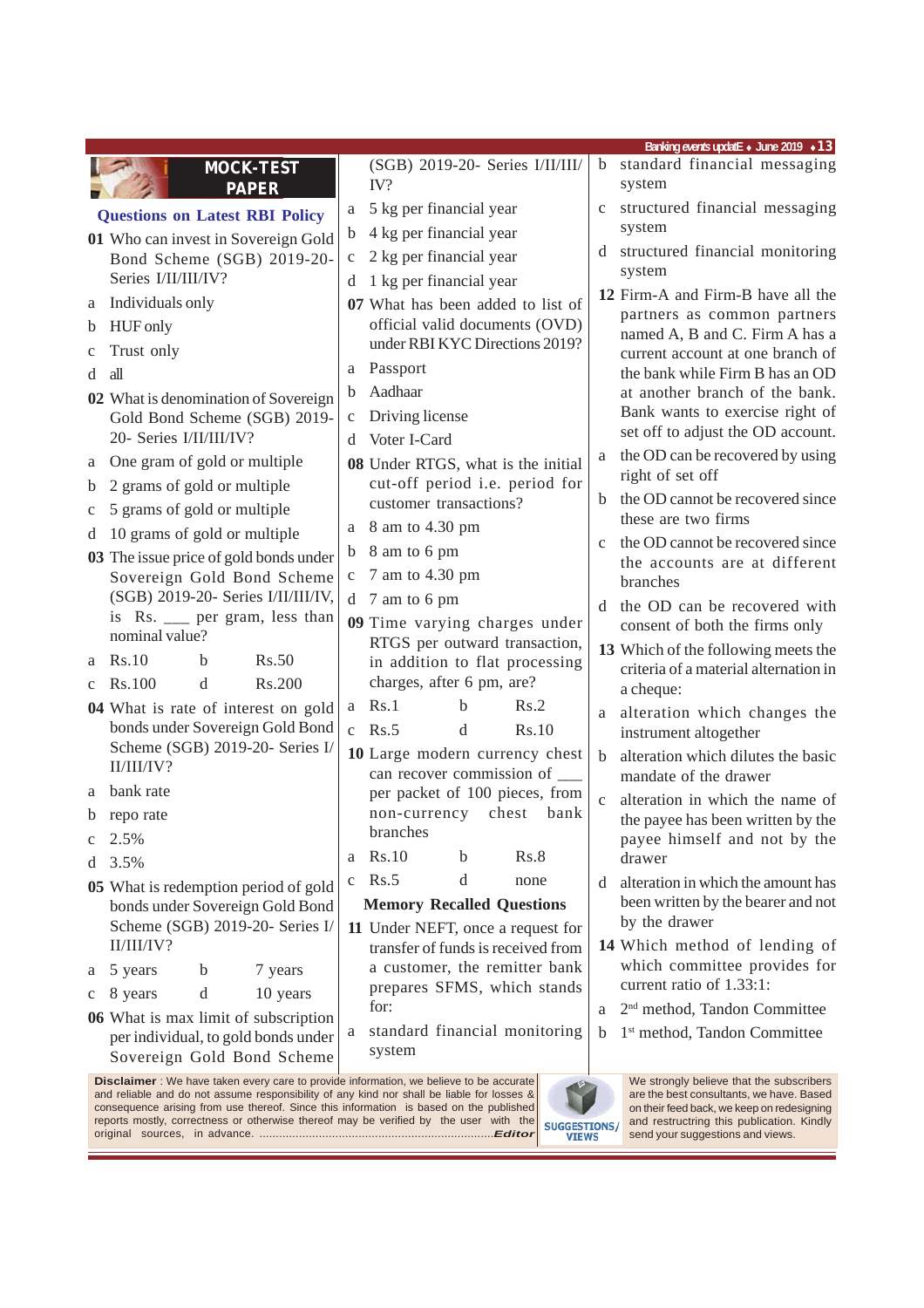- c Turnover method, Nayak **Committee**
- d Cash budget method, Shetty Committee
- **15** In terms of recommendations of Prime Minister's Task Force on MSMEs, the banks are required to ensure a \_\_\_\_ year on year growth of credit to \_\_\_\_:
- a 20%, micro and small enterprises
- b 20%, micro, small and medium enterprises
- c 10%, micro and small enterprises
- d 10%, micro, small and medium enterprises
- **16** A demand draft is presented for payment in clearing but it is unsigned. What the bank will do:
- a bank will return it as it may be fraud
- b bank will return it as it is not a demand draft at all
- c bank will pay it
- d bank will pay it if bank is able to confirm from the drawee branch about issue of the DD by them.
- **17** Dry land farming is farming in:
- a irrigated lands
- b flooded lands
- c around sea-shore
- d drought prone area
- e Unirrigated land
- **18** Which of the following documents can be accepted as an officially valid document for opening bank accounts without the limitations applicable to 'Small accounts' as prescribed by Govt. / RBI
- a Letter issued by UIDAI
- b Ration Card
- c Telephone bill
- d all the above

**19** A usance bill of exchange is made on Sep 01, 2016, by a drawer, payable 60 days after date without days of grace. The bill is accepted on Sep 02, 2016. What will be date of payment of the bill if due to Diwali there are holidays from November 04 to Nov 07, 2016.

- a Oct 31, 2016
- b Nov 08, 2016
- c Nov 03, 2016
- d Nov 04, 2016
- **20** What will be due date for a bill dated Nov 10, 2016 payable 4 months after date and accepted on Nov 15, 2016:
- a March 12, 2017
- b March 13, 2017
- c March 15, 2017
- d March 11, 2017
- **21** With effect from 15.09.2018, while issuing demand draft, pay order, banker's cheque, etc., the issuing bank shall include:
- a name of the purchaser
- b date of expiry
- c name of the persons who sign on behalf of the bank clearly
- mode of payment by purchaser for purchase of DD
- **22** X, a loan customer of the bank, had purchased a demand draft for purchase of goods from Y. The goods have been received but these have been found defective. The DD has not been presented by Y so far and X wants the bank to stop the payment.
- a bank cannot stop the payment
- b bank can stop the payment on the request of purchaser
- c bank can stop the payment on the request of purchaser if the purchaser proves defect
- d bank cannot stop the payment as there is no proof of defect in the same goods
- **23** An enterprise engaged in

manufacturing, production or preservation of goods is a small enterprise, where its investment  $\text{in}$  \_\_\_\_\_\_\_\_ is up to \_\_\_\_:

- a Plant and Machinery, above Rs. 10 lac up to Rs. 200 lac
- b Plant and Machinery, above Rs.25 lac up to Rs.500 lac
- c Equipment, above Rs. 10 lac up to Rs. 200 lac
- d Equipment, above Rs.25 lac up to Rs.500 lac
- **24** Banks can take deposit from the customer, maximum to the extent of \_\_\_, while allotting locker to a customer:
- a up to Rs.50000
- b covering a rent for 6 months
- c covering a rent for 3 years and locker breaking open charges
- d covering a rent for 5 years and locker breaking open charges
- **25** Which of the following can not be appointed as a nominee:
- a a minor aged 5 years
- b an insolvent person
- c an NRI living in UK
- d a Trust
- **26** A firm has capital of 200, reserves of 300, debentures 50, goodwill 30, pre-paid expenses of 10. What is net worth and tangible net worth:
- a 500, 500
- b 500, 470
- c 470,470
- d 500, 530
- **27** A firm has stocks of 30, debtors 50, creditors 20, preliminary expenses 10, bank overdraft 30. What is the current ratio
- a 1.33.:1 b 1.50:1 c 1.60:1 d 1.75:1
- **28** Customer day is observed by the bank branch on: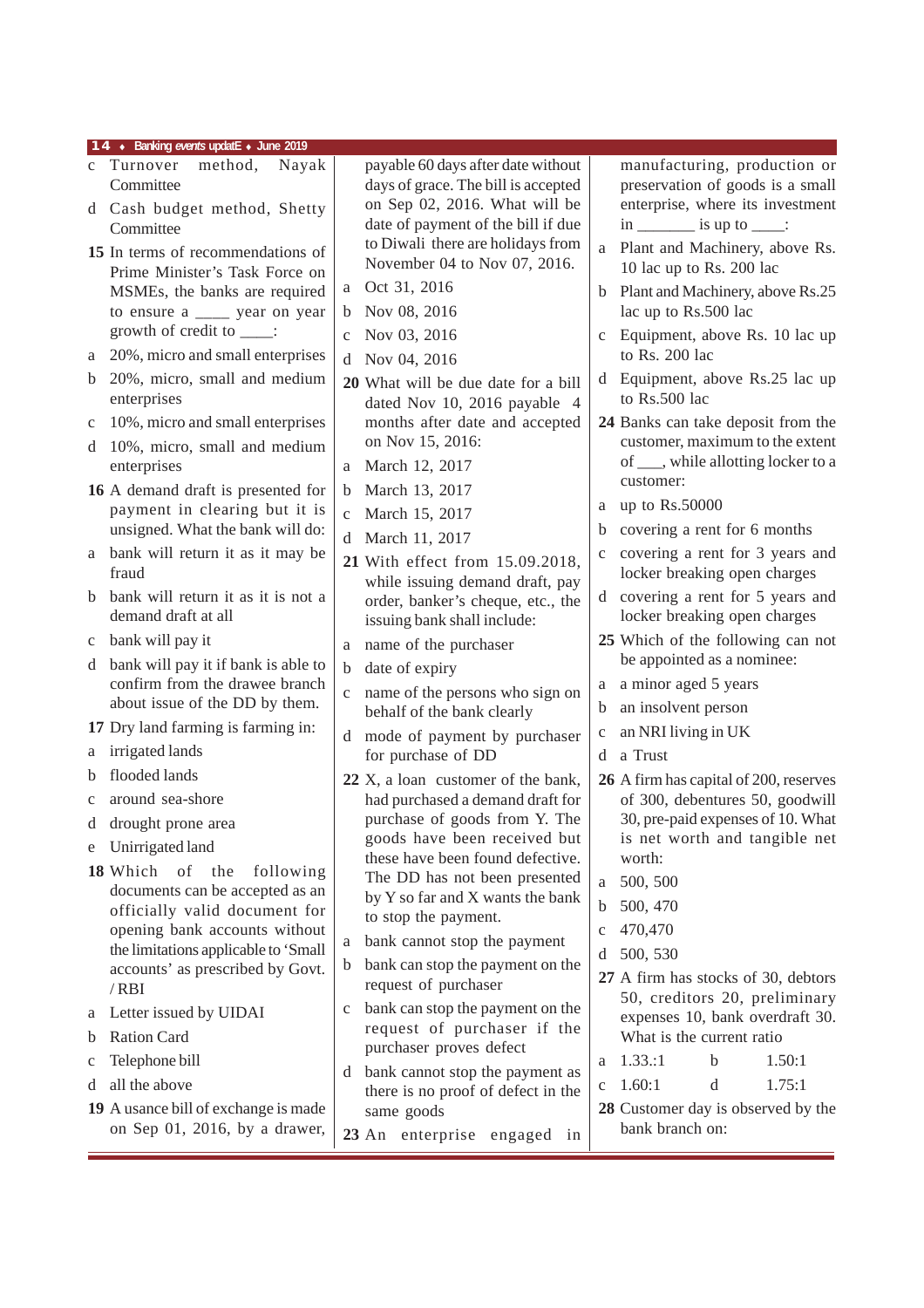| $1st$ of every month<br>a A can operate the locker with legal<br>name of payee<br>a<br>heirs of B<br>$15th$ of every month<br>37 Jurisdiction of Distt. Forum under<br>b<br>Consumer Protection Act is for<br>b For operations of locker<br>last day of each month<br>c<br>permission of court is needed<br>cases an amount of:<br>$1st$ day of the quarter<br>d<br>a Less than Rs. 20 lac<br>A can operate the locker<br>$\mathbf C$<br>29 Which of the following is not a<br>a and b<br>Less than Rs. 10 lac<br>b<br>d<br>domestic rating agency that has<br>been accredited by RBI/SEBI for<br>34 The minimum and maximum<br>Less than Rs5 lac<br>$\mathbf{C}$<br>the purpose of risk weighting the<br>court fee that is required to be<br>d up to Rs.20 lac<br>claims of banks for capital<br>paid for filing a suit in a Debt<br>up to Rs.100 lac<br>e<br>Recovery Tribunal is:<br>adequacy purpose:<br>38 With effect from July 10, 2017,<br>Fitch India<br>Rs.5000, Rs.1 lac<br>a<br>a<br>what is the no. of batches in<br><b>ICRA</b><br>Rs.10000, Rs.1.50 lac<br>b<br>b<br>NEFT settlements:<br><b>CARE</b><br>Rs.12000, Rs. 1.50 lac<br>$\mathbf c$<br>11<br>a<br>Standard and Poors'<br>Rs. 12000, no maximum<br>d<br>d<br>12<br>b<br>30 The applicable system wide<br>Rs.150 per Rs.1 lac without any<br>e<br>23<br>$\mathbf{C}$<br>minimum and maximum<br>average figure for computing<br>25<br>d<br>achievement under priority sector<br>35 What is the stipulated time<br>39 The participatory note are:<br>lending with regard to overall<br>requirement for giving a notice to<br>derivative instruments<br>direct lending to non-corporate<br>a<br>the drawer by the holder of a<br>farmers, for the FY 2018-19 is __<br>shares<br>cheque where he wants to lodge<br>b<br>percent.<br>a complaint u/s 138 of Negotiable<br>debentures<br>$\mathbf{C}$<br>13.10%<br>11.09%<br>Instrument Act against the<br>b<br>a<br>global depository receipts<br>d<br>drawer?<br>12.32%<br>d<br>11.99%<br>$\mathbf c$<br>Indian depository receipts<br>e<br>within 15 days from date of<br>a<br>31 Banks can open branches without<br>40 X has a current account with the<br>dishonour<br>RBI permission in Tier 3 to Tier 6<br>bank and he agrees to receive a<br>centres. These centres have<br>within 15 days from date of<br>b<br>cheque of Rs.10 lac from B and<br>intimation from the bank to the<br>population up to __ as per census<br>on the strength of this amount of<br>holder about dishonour<br>2011:<br>Rs.10 lac, he issues 5 cheques of<br>9999<br>c within 30 days from date of<br>Rs.1.90 each in the name of 5<br>a<br>intimation by the bank to the<br>different persons and retains the<br>49999<br>b<br>holder about the dishonour<br>balance<br>his<br>amount<br>as<br>99999<br>commission. Such type of<br>d within 30 days of date of receipt<br>100000<br>d<br>transaction is known as:<br>of information from the bank by<br>32 Which of the following features<br>the holder<br>money agency transaction<br>a<br>is not present in a non-negotiable<br>within 15 days of date of receipt<br>e<br>money pipe transaction<br>b<br>crossed cheque:<br>of information from the bank by<br>money mule transaction<br>$\mathbf c$<br>a it can be endorsed any no. of times<br>the holder<br>money flow transaction<br>d<br>b it can be transferred from one<br>36 Which of the following is not a<br>person to another any no. of times<br><b>Answers</b><br>material alteration:<br>02a<br>03 <sub>b</sub><br>05 <sub>c</sub><br>01 d<br>04 c<br>this cheque has only a holder and<br>$\mathbf c$<br>the payee changes the amount<br>a<br>not holder in due course<br>07 b<br>08 <sub>b</sub><br>09 d<br>06 b<br>10 b<br>from Rs.5000 to Rs.55000<br>12a<br>13 b<br>15 a<br>11 <sub>c</sub><br>14 a<br>none of the above<br>d<br>the payee cancels the crossing<br>b<br>16 c<br>17 <sub>d</sub><br>18 a<br>19a<br>20 b<br>33 Your branch has a locker in the<br>the payee converts a bearer<br>$\mathbf{C}$<br>21 a<br>22a<br>23 b<br>24 c<br>$25$ d<br>joint names of A and B operated<br>cheque into an order cheque<br>as either or survivor. You receive<br>26 b<br>27c<br>28 b<br>29d<br>30 d<br>the payee forges the signatures of<br>d<br>31 b<br>32 d<br>33 c<br>34 c<br>35 d<br>information of death of B<br>the drawer, to confirm change in<br>36 c<br>37 d<br>39 a<br>38 c<br>40 c |  | Banking events updatE • June 2019 • 15 |
|-----------------------------------------------------------------------------------------------------------------------------------------------------------------------------------------------------------------------------------------------------------------------------------------------------------------------------------------------------------------------------------------------------------------------------------------------------------------------------------------------------------------------------------------------------------------------------------------------------------------------------------------------------------------------------------------------------------------------------------------------------------------------------------------------------------------------------------------------------------------------------------------------------------------------------------------------------------------------------------------------------------------------------------------------------------------------------------------------------------------------------------------------------------------------------------------------------------------------------------------------------------------------------------------------------------------------------------------------------------------------------------------------------------------------------------------------------------------------------------------------------------------------------------------------------------------------------------------------------------------------------------------------------------------------------------------------------------------------------------------------------------------------------------------------------------------------------------------------------------------------------------------------------------------------------------------------------------------------------------------------------------------------------------------------------------------------------------------------------------------------------------------------------------------------------------------------------------------------------------------------------------------------------------------------------------------------------------------------------------------------------------------------------------------------------------------------------------------------------------------------------------------------------------------------------------------------------------------------------------------------------------------------------------------------------------------------------------------------------------------------------------------------------------------------------------------------------------------------------------------------------------------------------------------------------------------------------------------------------------------------------------------------------------------------------------------------------------------------------------------------------------------------------------------------------------------------------------------------------------------------------------------------------------------------------------------------------------------------------------------------------------------------------------------------------------------------------------------------------------------------------------------------------------------------------------------------------------------------------------------------------------------------------------------------------------------------------------------------------------------------------------------------------------------------------------------------------------------------------------------------------------------------------------------------------------------------------------------------------------------------------------------------------------------------------------------------------------------------------------------------------------------------------------------------------------------------------------------------------------------------------------------------------------------------------------------------------------------------------------------------------------------------------------------------------|--|----------------------------------------|
|                                                                                                                                                                                                                                                                                                                                                                                                                                                                                                                                                                                                                                                                                                                                                                                                                                                                                                                                                                                                                                                                                                                                                                                                                                                                                                                                                                                                                                                                                                                                                                                                                                                                                                                                                                                                                                                                                                                                                                                                                                                                                                                                                                                                                                                                                                                                                                                                                                                                                                                                                                                                                                                                                                                                                                                                                                                                                                                                                                                                                                                                                                                                                                                                                                                                                                                                                                                                                                                                                                                                                                                                                                                                                                                                                                                                                                                                                                                                                                                                                                                                                                                                                                                                                                                                                                                                                                                                                             |  |                                        |
|                                                                                                                                                                                                                                                                                                                                                                                                                                                                                                                                                                                                                                                                                                                                                                                                                                                                                                                                                                                                                                                                                                                                                                                                                                                                                                                                                                                                                                                                                                                                                                                                                                                                                                                                                                                                                                                                                                                                                                                                                                                                                                                                                                                                                                                                                                                                                                                                                                                                                                                                                                                                                                                                                                                                                                                                                                                                                                                                                                                                                                                                                                                                                                                                                                                                                                                                                                                                                                                                                                                                                                                                                                                                                                                                                                                                                                                                                                                                                                                                                                                                                                                                                                                                                                                                                                                                                                                                                             |  |                                        |
|                                                                                                                                                                                                                                                                                                                                                                                                                                                                                                                                                                                                                                                                                                                                                                                                                                                                                                                                                                                                                                                                                                                                                                                                                                                                                                                                                                                                                                                                                                                                                                                                                                                                                                                                                                                                                                                                                                                                                                                                                                                                                                                                                                                                                                                                                                                                                                                                                                                                                                                                                                                                                                                                                                                                                                                                                                                                                                                                                                                                                                                                                                                                                                                                                                                                                                                                                                                                                                                                                                                                                                                                                                                                                                                                                                                                                                                                                                                                                                                                                                                                                                                                                                                                                                                                                                                                                                                                                             |  |                                        |
|                                                                                                                                                                                                                                                                                                                                                                                                                                                                                                                                                                                                                                                                                                                                                                                                                                                                                                                                                                                                                                                                                                                                                                                                                                                                                                                                                                                                                                                                                                                                                                                                                                                                                                                                                                                                                                                                                                                                                                                                                                                                                                                                                                                                                                                                                                                                                                                                                                                                                                                                                                                                                                                                                                                                                                                                                                                                                                                                                                                                                                                                                                                                                                                                                                                                                                                                                                                                                                                                                                                                                                                                                                                                                                                                                                                                                                                                                                                                                                                                                                                                                                                                                                                                                                                                                                                                                                                                                             |  |                                        |
|                                                                                                                                                                                                                                                                                                                                                                                                                                                                                                                                                                                                                                                                                                                                                                                                                                                                                                                                                                                                                                                                                                                                                                                                                                                                                                                                                                                                                                                                                                                                                                                                                                                                                                                                                                                                                                                                                                                                                                                                                                                                                                                                                                                                                                                                                                                                                                                                                                                                                                                                                                                                                                                                                                                                                                                                                                                                                                                                                                                                                                                                                                                                                                                                                                                                                                                                                                                                                                                                                                                                                                                                                                                                                                                                                                                                                                                                                                                                                                                                                                                                                                                                                                                                                                                                                                                                                                                                                             |  |                                        |
|                                                                                                                                                                                                                                                                                                                                                                                                                                                                                                                                                                                                                                                                                                                                                                                                                                                                                                                                                                                                                                                                                                                                                                                                                                                                                                                                                                                                                                                                                                                                                                                                                                                                                                                                                                                                                                                                                                                                                                                                                                                                                                                                                                                                                                                                                                                                                                                                                                                                                                                                                                                                                                                                                                                                                                                                                                                                                                                                                                                                                                                                                                                                                                                                                                                                                                                                                                                                                                                                                                                                                                                                                                                                                                                                                                                                                                                                                                                                                                                                                                                                                                                                                                                                                                                                                                                                                                                                                             |  |                                        |
|                                                                                                                                                                                                                                                                                                                                                                                                                                                                                                                                                                                                                                                                                                                                                                                                                                                                                                                                                                                                                                                                                                                                                                                                                                                                                                                                                                                                                                                                                                                                                                                                                                                                                                                                                                                                                                                                                                                                                                                                                                                                                                                                                                                                                                                                                                                                                                                                                                                                                                                                                                                                                                                                                                                                                                                                                                                                                                                                                                                                                                                                                                                                                                                                                                                                                                                                                                                                                                                                                                                                                                                                                                                                                                                                                                                                                                                                                                                                                                                                                                                                                                                                                                                                                                                                                                                                                                                                                             |  |                                        |
|                                                                                                                                                                                                                                                                                                                                                                                                                                                                                                                                                                                                                                                                                                                                                                                                                                                                                                                                                                                                                                                                                                                                                                                                                                                                                                                                                                                                                                                                                                                                                                                                                                                                                                                                                                                                                                                                                                                                                                                                                                                                                                                                                                                                                                                                                                                                                                                                                                                                                                                                                                                                                                                                                                                                                                                                                                                                                                                                                                                                                                                                                                                                                                                                                                                                                                                                                                                                                                                                                                                                                                                                                                                                                                                                                                                                                                                                                                                                                                                                                                                                                                                                                                                                                                                                                                                                                                                                                             |  |                                        |
|                                                                                                                                                                                                                                                                                                                                                                                                                                                                                                                                                                                                                                                                                                                                                                                                                                                                                                                                                                                                                                                                                                                                                                                                                                                                                                                                                                                                                                                                                                                                                                                                                                                                                                                                                                                                                                                                                                                                                                                                                                                                                                                                                                                                                                                                                                                                                                                                                                                                                                                                                                                                                                                                                                                                                                                                                                                                                                                                                                                                                                                                                                                                                                                                                                                                                                                                                                                                                                                                                                                                                                                                                                                                                                                                                                                                                                                                                                                                                                                                                                                                                                                                                                                                                                                                                                                                                                                                                             |  |                                        |
|                                                                                                                                                                                                                                                                                                                                                                                                                                                                                                                                                                                                                                                                                                                                                                                                                                                                                                                                                                                                                                                                                                                                                                                                                                                                                                                                                                                                                                                                                                                                                                                                                                                                                                                                                                                                                                                                                                                                                                                                                                                                                                                                                                                                                                                                                                                                                                                                                                                                                                                                                                                                                                                                                                                                                                                                                                                                                                                                                                                                                                                                                                                                                                                                                                                                                                                                                                                                                                                                                                                                                                                                                                                                                                                                                                                                                                                                                                                                                                                                                                                                                                                                                                                                                                                                                                                                                                                                                             |  |                                        |
|                                                                                                                                                                                                                                                                                                                                                                                                                                                                                                                                                                                                                                                                                                                                                                                                                                                                                                                                                                                                                                                                                                                                                                                                                                                                                                                                                                                                                                                                                                                                                                                                                                                                                                                                                                                                                                                                                                                                                                                                                                                                                                                                                                                                                                                                                                                                                                                                                                                                                                                                                                                                                                                                                                                                                                                                                                                                                                                                                                                                                                                                                                                                                                                                                                                                                                                                                                                                                                                                                                                                                                                                                                                                                                                                                                                                                                                                                                                                                                                                                                                                                                                                                                                                                                                                                                                                                                                                                             |  |                                        |
|                                                                                                                                                                                                                                                                                                                                                                                                                                                                                                                                                                                                                                                                                                                                                                                                                                                                                                                                                                                                                                                                                                                                                                                                                                                                                                                                                                                                                                                                                                                                                                                                                                                                                                                                                                                                                                                                                                                                                                                                                                                                                                                                                                                                                                                                                                                                                                                                                                                                                                                                                                                                                                                                                                                                                                                                                                                                                                                                                                                                                                                                                                                                                                                                                                                                                                                                                                                                                                                                                                                                                                                                                                                                                                                                                                                                                                                                                                                                                                                                                                                                                                                                                                                                                                                                                                                                                                                                                             |  |                                        |
|                                                                                                                                                                                                                                                                                                                                                                                                                                                                                                                                                                                                                                                                                                                                                                                                                                                                                                                                                                                                                                                                                                                                                                                                                                                                                                                                                                                                                                                                                                                                                                                                                                                                                                                                                                                                                                                                                                                                                                                                                                                                                                                                                                                                                                                                                                                                                                                                                                                                                                                                                                                                                                                                                                                                                                                                                                                                                                                                                                                                                                                                                                                                                                                                                                                                                                                                                                                                                                                                                                                                                                                                                                                                                                                                                                                                                                                                                                                                                                                                                                                                                                                                                                                                                                                                                                                                                                                                                             |  |                                        |
|                                                                                                                                                                                                                                                                                                                                                                                                                                                                                                                                                                                                                                                                                                                                                                                                                                                                                                                                                                                                                                                                                                                                                                                                                                                                                                                                                                                                                                                                                                                                                                                                                                                                                                                                                                                                                                                                                                                                                                                                                                                                                                                                                                                                                                                                                                                                                                                                                                                                                                                                                                                                                                                                                                                                                                                                                                                                                                                                                                                                                                                                                                                                                                                                                                                                                                                                                                                                                                                                                                                                                                                                                                                                                                                                                                                                                                                                                                                                                                                                                                                                                                                                                                                                                                                                                                                                                                                                                             |  |                                        |
|                                                                                                                                                                                                                                                                                                                                                                                                                                                                                                                                                                                                                                                                                                                                                                                                                                                                                                                                                                                                                                                                                                                                                                                                                                                                                                                                                                                                                                                                                                                                                                                                                                                                                                                                                                                                                                                                                                                                                                                                                                                                                                                                                                                                                                                                                                                                                                                                                                                                                                                                                                                                                                                                                                                                                                                                                                                                                                                                                                                                                                                                                                                                                                                                                                                                                                                                                                                                                                                                                                                                                                                                                                                                                                                                                                                                                                                                                                                                                                                                                                                                                                                                                                                                                                                                                                                                                                                                                             |  |                                        |
|                                                                                                                                                                                                                                                                                                                                                                                                                                                                                                                                                                                                                                                                                                                                                                                                                                                                                                                                                                                                                                                                                                                                                                                                                                                                                                                                                                                                                                                                                                                                                                                                                                                                                                                                                                                                                                                                                                                                                                                                                                                                                                                                                                                                                                                                                                                                                                                                                                                                                                                                                                                                                                                                                                                                                                                                                                                                                                                                                                                                                                                                                                                                                                                                                                                                                                                                                                                                                                                                                                                                                                                                                                                                                                                                                                                                                                                                                                                                                                                                                                                                                                                                                                                                                                                                                                                                                                                                                             |  |                                        |
|                                                                                                                                                                                                                                                                                                                                                                                                                                                                                                                                                                                                                                                                                                                                                                                                                                                                                                                                                                                                                                                                                                                                                                                                                                                                                                                                                                                                                                                                                                                                                                                                                                                                                                                                                                                                                                                                                                                                                                                                                                                                                                                                                                                                                                                                                                                                                                                                                                                                                                                                                                                                                                                                                                                                                                                                                                                                                                                                                                                                                                                                                                                                                                                                                                                                                                                                                                                                                                                                                                                                                                                                                                                                                                                                                                                                                                                                                                                                                                                                                                                                                                                                                                                                                                                                                                                                                                                                                             |  |                                        |
|                                                                                                                                                                                                                                                                                                                                                                                                                                                                                                                                                                                                                                                                                                                                                                                                                                                                                                                                                                                                                                                                                                                                                                                                                                                                                                                                                                                                                                                                                                                                                                                                                                                                                                                                                                                                                                                                                                                                                                                                                                                                                                                                                                                                                                                                                                                                                                                                                                                                                                                                                                                                                                                                                                                                                                                                                                                                                                                                                                                                                                                                                                                                                                                                                                                                                                                                                                                                                                                                                                                                                                                                                                                                                                                                                                                                                                                                                                                                                                                                                                                                                                                                                                                                                                                                                                                                                                                                                             |  |                                        |
|                                                                                                                                                                                                                                                                                                                                                                                                                                                                                                                                                                                                                                                                                                                                                                                                                                                                                                                                                                                                                                                                                                                                                                                                                                                                                                                                                                                                                                                                                                                                                                                                                                                                                                                                                                                                                                                                                                                                                                                                                                                                                                                                                                                                                                                                                                                                                                                                                                                                                                                                                                                                                                                                                                                                                                                                                                                                                                                                                                                                                                                                                                                                                                                                                                                                                                                                                                                                                                                                                                                                                                                                                                                                                                                                                                                                                                                                                                                                                                                                                                                                                                                                                                                                                                                                                                                                                                                                                             |  |                                        |
|                                                                                                                                                                                                                                                                                                                                                                                                                                                                                                                                                                                                                                                                                                                                                                                                                                                                                                                                                                                                                                                                                                                                                                                                                                                                                                                                                                                                                                                                                                                                                                                                                                                                                                                                                                                                                                                                                                                                                                                                                                                                                                                                                                                                                                                                                                                                                                                                                                                                                                                                                                                                                                                                                                                                                                                                                                                                                                                                                                                                                                                                                                                                                                                                                                                                                                                                                                                                                                                                                                                                                                                                                                                                                                                                                                                                                                                                                                                                                                                                                                                                                                                                                                                                                                                                                                                                                                                                                             |  |                                        |
|                                                                                                                                                                                                                                                                                                                                                                                                                                                                                                                                                                                                                                                                                                                                                                                                                                                                                                                                                                                                                                                                                                                                                                                                                                                                                                                                                                                                                                                                                                                                                                                                                                                                                                                                                                                                                                                                                                                                                                                                                                                                                                                                                                                                                                                                                                                                                                                                                                                                                                                                                                                                                                                                                                                                                                                                                                                                                                                                                                                                                                                                                                                                                                                                                                                                                                                                                                                                                                                                                                                                                                                                                                                                                                                                                                                                                                                                                                                                                                                                                                                                                                                                                                                                                                                                                                                                                                                                                             |  |                                        |
|                                                                                                                                                                                                                                                                                                                                                                                                                                                                                                                                                                                                                                                                                                                                                                                                                                                                                                                                                                                                                                                                                                                                                                                                                                                                                                                                                                                                                                                                                                                                                                                                                                                                                                                                                                                                                                                                                                                                                                                                                                                                                                                                                                                                                                                                                                                                                                                                                                                                                                                                                                                                                                                                                                                                                                                                                                                                                                                                                                                                                                                                                                                                                                                                                                                                                                                                                                                                                                                                                                                                                                                                                                                                                                                                                                                                                                                                                                                                                                                                                                                                                                                                                                                                                                                                                                                                                                                                                             |  |                                        |
|                                                                                                                                                                                                                                                                                                                                                                                                                                                                                                                                                                                                                                                                                                                                                                                                                                                                                                                                                                                                                                                                                                                                                                                                                                                                                                                                                                                                                                                                                                                                                                                                                                                                                                                                                                                                                                                                                                                                                                                                                                                                                                                                                                                                                                                                                                                                                                                                                                                                                                                                                                                                                                                                                                                                                                                                                                                                                                                                                                                                                                                                                                                                                                                                                                                                                                                                                                                                                                                                                                                                                                                                                                                                                                                                                                                                                                                                                                                                                                                                                                                                                                                                                                                                                                                                                                                                                                                                                             |  |                                        |
|                                                                                                                                                                                                                                                                                                                                                                                                                                                                                                                                                                                                                                                                                                                                                                                                                                                                                                                                                                                                                                                                                                                                                                                                                                                                                                                                                                                                                                                                                                                                                                                                                                                                                                                                                                                                                                                                                                                                                                                                                                                                                                                                                                                                                                                                                                                                                                                                                                                                                                                                                                                                                                                                                                                                                                                                                                                                                                                                                                                                                                                                                                                                                                                                                                                                                                                                                                                                                                                                                                                                                                                                                                                                                                                                                                                                                                                                                                                                                                                                                                                                                                                                                                                                                                                                                                                                                                                                                             |  |                                        |
|                                                                                                                                                                                                                                                                                                                                                                                                                                                                                                                                                                                                                                                                                                                                                                                                                                                                                                                                                                                                                                                                                                                                                                                                                                                                                                                                                                                                                                                                                                                                                                                                                                                                                                                                                                                                                                                                                                                                                                                                                                                                                                                                                                                                                                                                                                                                                                                                                                                                                                                                                                                                                                                                                                                                                                                                                                                                                                                                                                                                                                                                                                                                                                                                                                                                                                                                                                                                                                                                                                                                                                                                                                                                                                                                                                                                                                                                                                                                                                                                                                                                                                                                                                                                                                                                                                                                                                                                                             |  |                                        |
|                                                                                                                                                                                                                                                                                                                                                                                                                                                                                                                                                                                                                                                                                                                                                                                                                                                                                                                                                                                                                                                                                                                                                                                                                                                                                                                                                                                                                                                                                                                                                                                                                                                                                                                                                                                                                                                                                                                                                                                                                                                                                                                                                                                                                                                                                                                                                                                                                                                                                                                                                                                                                                                                                                                                                                                                                                                                                                                                                                                                                                                                                                                                                                                                                                                                                                                                                                                                                                                                                                                                                                                                                                                                                                                                                                                                                                                                                                                                                                                                                                                                                                                                                                                                                                                                                                                                                                                                                             |  |                                        |
|                                                                                                                                                                                                                                                                                                                                                                                                                                                                                                                                                                                                                                                                                                                                                                                                                                                                                                                                                                                                                                                                                                                                                                                                                                                                                                                                                                                                                                                                                                                                                                                                                                                                                                                                                                                                                                                                                                                                                                                                                                                                                                                                                                                                                                                                                                                                                                                                                                                                                                                                                                                                                                                                                                                                                                                                                                                                                                                                                                                                                                                                                                                                                                                                                                                                                                                                                                                                                                                                                                                                                                                                                                                                                                                                                                                                                                                                                                                                                                                                                                                                                                                                                                                                                                                                                                                                                                                                                             |  |                                        |
|                                                                                                                                                                                                                                                                                                                                                                                                                                                                                                                                                                                                                                                                                                                                                                                                                                                                                                                                                                                                                                                                                                                                                                                                                                                                                                                                                                                                                                                                                                                                                                                                                                                                                                                                                                                                                                                                                                                                                                                                                                                                                                                                                                                                                                                                                                                                                                                                                                                                                                                                                                                                                                                                                                                                                                                                                                                                                                                                                                                                                                                                                                                                                                                                                                                                                                                                                                                                                                                                                                                                                                                                                                                                                                                                                                                                                                                                                                                                                                                                                                                                                                                                                                                                                                                                                                                                                                                                                             |  |                                        |
|                                                                                                                                                                                                                                                                                                                                                                                                                                                                                                                                                                                                                                                                                                                                                                                                                                                                                                                                                                                                                                                                                                                                                                                                                                                                                                                                                                                                                                                                                                                                                                                                                                                                                                                                                                                                                                                                                                                                                                                                                                                                                                                                                                                                                                                                                                                                                                                                                                                                                                                                                                                                                                                                                                                                                                                                                                                                                                                                                                                                                                                                                                                                                                                                                                                                                                                                                                                                                                                                                                                                                                                                                                                                                                                                                                                                                                                                                                                                                                                                                                                                                                                                                                                                                                                                                                                                                                                                                             |  |                                        |
|                                                                                                                                                                                                                                                                                                                                                                                                                                                                                                                                                                                                                                                                                                                                                                                                                                                                                                                                                                                                                                                                                                                                                                                                                                                                                                                                                                                                                                                                                                                                                                                                                                                                                                                                                                                                                                                                                                                                                                                                                                                                                                                                                                                                                                                                                                                                                                                                                                                                                                                                                                                                                                                                                                                                                                                                                                                                                                                                                                                                                                                                                                                                                                                                                                                                                                                                                                                                                                                                                                                                                                                                                                                                                                                                                                                                                                                                                                                                                                                                                                                                                                                                                                                                                                                                                                                                                                                                                             |  |                                        |
|                                                                                                                                                                                                                                                                                                                                                                                                                                                                                                                                                                                                                                                                                                                                                                                                                                                                                                                                                                                                                                                                                                                                                                                                                                                                                                                                                                                                                                                                                                                                                                                                                                                                                                                                                                                                                                                                                                                                                                                                                                                                                                                                                                                                                                                                                                                                                                                                                                                                                                                                                                                                                                                                                                                                                                                                                                                                                                                                                                                                                                                                                                                                                                                                                                                                                                                                                                                                                                                                                                                                                                                                                                                                                                                                                                                                                                                                                                                                                                                                                                                                                                                                                                                                                                                                                                                                                                                                                             |  |                                        |
|                                                                                                                                                                                                                                                                                                                                                                                                                                                                                                                                                                                                                                                                                                                                                                                                                                                                                                                                                                                                                                                                                                                                                                                                                                                                                                                                                                                                                                                                                                                                                                                                                                                                                                                                                                                                                                                                                                                                                                                                                                                                                                                                                                                                                                                                                                                                                                                                                                                                                                                                                                                                                                                                                                                                                                                                                                                                                                                                                                                                                                                                                                                                                                                                                                                                                                                                                                                                                                                                                                                                                                                                                                                                                                                                                                                                                                                                                                                                                                                                                                                                                                                                                                                                                                                                                                                                                                                                                             |  |                                        |
|                                                                                                                                                                                                                                                                                                                                                                                                                                                                                                                                                                                                                                                                                                                                                                                                                                                                                                                                                                                                                                                                                                                                                                                                                                                                                                                                                                                                                                                                                                                                                                                                                                                                                                                                                                                                                                                                                                                                                                                                                                                                                                                                                                                                                                                                                                                                                                                                                                                                                                                                                                                                                                                                                                                                                                                                                                                                                                                                                                                                                                                                                                                                                                                                                                                                                                                                                                                                                                                                                                                                                                                                                                                                                                                                                                                                                                                                                                                                                                                                                                                                                                                                                                                                                                                                                                                                                                                                                             |  |                                        |
|                                                                                                                                                                                                                                                                                                                                                                                                                                                                                                                                                                                                                                                                                                                                                                                                                                                                                                                                                                                                                                                                                                                                                                                                                                                                                                                                                                                                                                                                                                                                                                                                                                                                                                                                                                                                                                                                                                                                                                                                                                                                                                                                                                                                                                                                                                                                                                                                                                                                                                                                                                                                                                                                                                                                                                                                                                                                                                                                                                                                                                                                                                                                                                                                                                                                                                                                                                                                                                                                                                                                                                                                                                                                                                                                                                                                                                                                                                                                                                                                                                                                                                                                                                                                                                                                                                                                                                                                                             |  |                                        |
|                                                                                                                                                                                                                                                                                                                                                                                                                                                                                                                                                                                                                                                                                                                                                                                                                                                                                                                                                                                                                                                                                                                                                                                                                                                                                                                                                                                                                                                                                                                                                                                                                                                                                                                                                                                                                                                                                                                                                                                                                                                                                                                                                                                                                                                                                                                                                                                                                                                                                                                                                                                                                                                                                                                                                                                                                                                                                                                                                                                                                                                                                                                                                                                                                                                                                                                                                                                                                                                                                                                                                                                                                                                                                                                                                                                                                                                                                                                                                                                                                                                                                                                                                                                                                                                                                                                                                                                                                             |  |                                        |
|                                                                                                                                                                                                                                                                                                                                                                                                                                                                                                                                                                                                                                                                                                                                                                                                                                                                                                                                                                                                                                                                                                                                                                                                                                                                                                                                                                                                                                                                                                                                                                                                                                                                                                                                                                                                                                                                                                                                                                                                                                                                                                                                                                                                                                                                                                                                                                                                                                                                                                                                                                                                                                                                                                                                                                                                                                                                                                                                                                                                                                                                                                                                                                                                                                                                                                                                                                                                                                                                                                                                                                                                                                                                                                                                                                                                                                                                                                                                                                                                                                                                                                                                                                                                                                                                                                                                                                                                                             |  |                                        |
|                                                                                                                                                                                                                                                                                                                                                                                                                                                                                                                                                                                                                                                                                                                                                                                                                                                                                                                                                                                                                                                                                                                                                                                                                                                                                                                                                                                                                                                                                                                                                                                                                                                                                                                                                                                                                                                                                                                                                                                                                                                                                                                                                                                                                                                                                                                                                                                                                                                                                                                                                                                                                                                                                                                                                                                                                                                                                                                                                                                                                                                                                                                                                                                                                                                                                                                                                                                                                                                                                                                                                                                                                                                                                                                                                                                                                                                                                                                                                                                                                                                                                                                                                                                                                                                                                                                                                                                                                             |  |                                        |
|                                                                                                                                                                                                                                                                                                                                                                                                                                                                                                                                                                                                                                                                                                                                                                                                                                                                                                                                                                                                                                                                                                                                                                                                                                                                                                                                                                                                                                                                                                                                                                                                                                                                                                                                                                                                                                                                                                                                                                                                                                                                                                                                                                                                                                                                                                                                                                                                                                                                                                                                                                                                                                                                                                                                                                                                                                                                                                                                                                                                                                                                                                                                                                                                                                                                                                                                                                                                                                                                                                                                                                                                                                                                                                                                                                                                                                                                                                                                                                                                                                                                                                                                                                                                                                                                                                                                                                                                                             |  |                                        |
|                                                                                                                                                                                                                                                                                                                                                                                                                                                                                                                                                                                                                                                                                                                                                                                                                                                                                                                                                                                                                                                                                                                                                                                                                                                                                                                                                                                                                                                                                                                                                                                                                                                                                                                                                                                                                                                                                                                                                                                                                                                                                                                                                                                                                                                                                                                                                                                                                                                                                                                                                                                                                                                                                                                                                                                                                                                                                                                                                                                                                                                                                                                                                                                                                                                                                                                                                                                                                                                                                                                                                                                                                                                                                                                                                                                                                                                                                                                                                                                                                                                                                                                                                                                                                                                                                                                                                                                                                             |  |                                        |
|                                                                                                                                                                                                                                                                                                                                                                                                                                                                                                                                                                                                                                                                                                                                                                                                                                                                                                                                                                                                                                                                                                                                                                                                                                                                                                                                                                                                                                                                                                                                                                                                                                                                                                                                                                                                                                                                                                                                                                                                                                                                                                                                                                                                                                                                                                                                                                                                                                                                                                                                                                                                                                                                                                                                                                                                                                                                                                                                                                                                                                                                                                                                                                                                                                                                                                                                                                                                                                                                                                                                                                                                                                                                                                                                                                                                                                                                                                                                                                                                                                                                                                                                                                                                                                                                                                                                                                                                                             |  |                                        |
|                                                                                                                                                                                                                                                                                                                                                                                                                                                                                                                                                                                                                                                                                                                                                                                                                                                                                                                                                                                                                                                                                                                                                                                                                                                                                                                                                                                                                                                                                                                                                                                                                                                                                                                                                                                                                                                                                                                                                                                                                                                                                                                                                                                                                                                                                                                                                                                                                                                                                                                                                                                                                                                                                                                                                                                                                                                                                                                                                                                                                                                                                                                                                                                                                                                                                                                                                                                                                                                                                                                                                                                                                                                                                                                                                                                                                                                                                                                                                                                                                                                                                                                                                                                                                                                                                                                                                                                                                             |  |                                        |
|                                                                                                                                                                                                                                                                                                                                                                                                                                                                                                                                                                                                                                                                                                                                                                                                                                                                                                                                                                                                                                                                                                                                                                                                                                                                                                                                                                                                                                                                                                                                                                                                                                                                                                                                                                                                                                                                                                                                                                                                                                                                                                                                                                                                                                                                                                                                                                                                                                                                                                                                                                                                                                                                                                                                                                                                                                                                                                                                                                                                                                                                                                                                                                                                                                                                                                                                                                                                                                                                                                                                                                                                                                                                                                                                                                                                                                                                                                                                                                                                                                                                                                                                                                                                                                                                                                                                                                                                                             |  |                                        |
|                                                                                                                                                                                                                                                                                                                                                                                                                                                                                                                                                                                                                                                                                                                                                                                                                                                                                                                                                                                                                                                                                                                                                                                                                                                                                                                                                                                                                                                                                                                                                                                                                                                                                                                                                                                                                                                                                                                                                                                                                                                                                                                                                                                                                                                                                                                                                                                                                                                                                                                                                                                                                                                                                                                                                                                                                                                                                                                                                                                                                                                                                                                                                                                                                                                                                                                                                                                                                                                                                                                                                                                                                                                                                                                                                                                                                                                                                                                                                                                                                                                                                                                                                                                                                                                                                                                                                                                                                             |  |                                        |